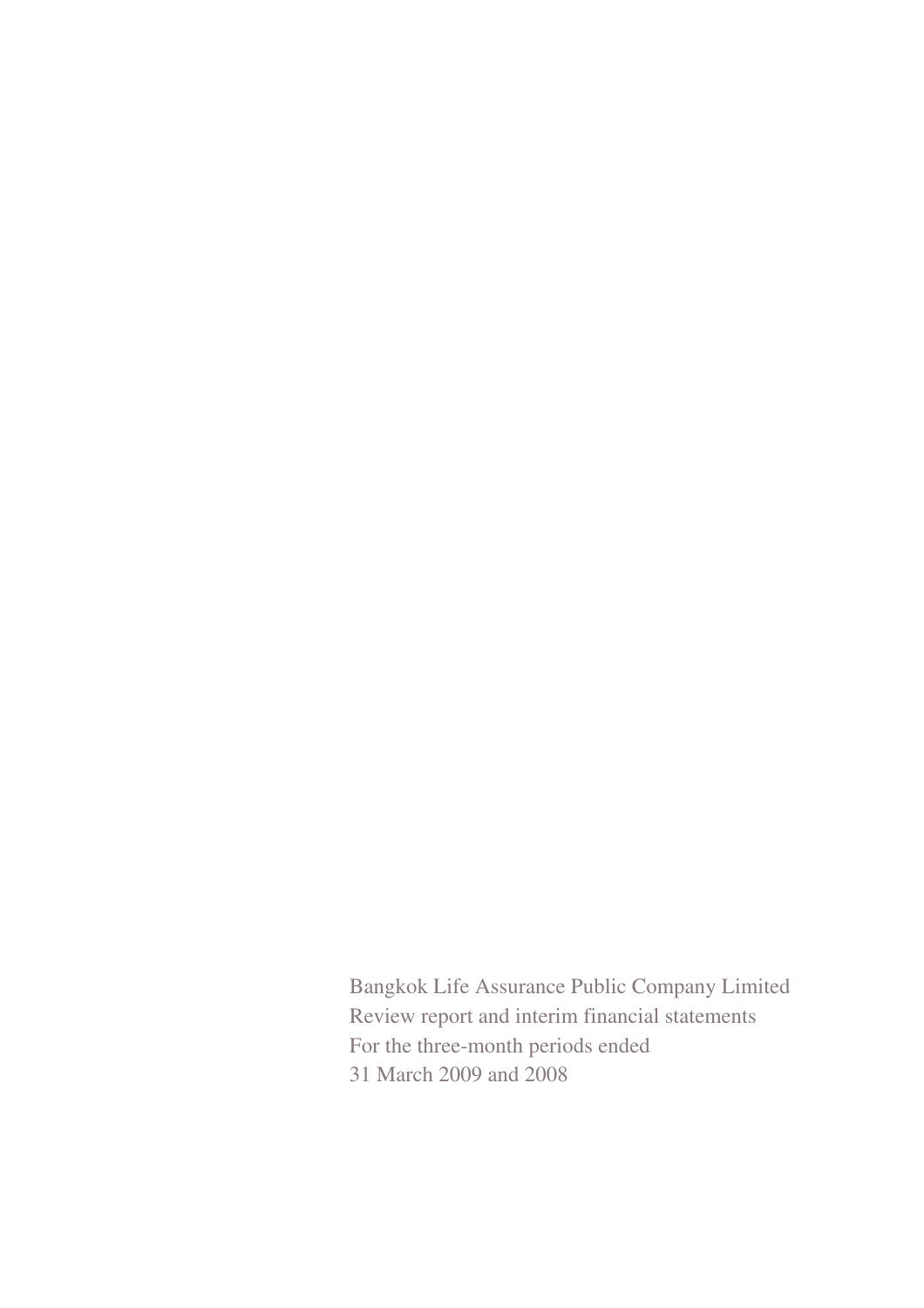#### **Review report of Independent Auditor**

To the Shareholders of Bangkok Life Assurance Public Company Limited

I have reviewed the accompanying balance sheet of Bangkok Life Assurance Public Company Limited as at 31 March 2009 and the related statements of income, changes in shareholders' equity, and cash flows for the three-month periods ended 31 March 2009 and 2008. These financial statements are the responsibility of the Company's management as to their correctness and the completeness of the presentation. My responsibility is to issue a report on these financial statements based on my reviews.

I conducted my reviews in accordance with the auditing standard applicable to review engagements. This standard requires that I plan and perform the review to obtain moderate assurance as to whether the financial statements are free of material misstatement. A review is limited primarily to inquiries of company personnel and analytical procedures applied to financial data and thus provides less assurance than an audit. I have not performed an audit and, accordingly, I do not express an audit opinion.

Based on my reviews, nothing has come to my attention that causes me to believe that the accompanying financial statements are not presented fairly, in all material respects, in accordance with generally accepted accounting principles.

I have previously audited the financial statements of Bangkok Life Assurance Public Company Limited in which the equity method is applied for the year ended 31 December 2008, in accordance with generally accepted auditing standards and expressed an unqualified opinion on those statements under my report dated 23 February 2009, The balance sheets as at 31 December 2008, as presented herein for comparative purposes, formed an integral part of the financial statements which I audited and reported on. I have not performed any other audit procedures subsequent to the date of that report.

Nonglak Pumnoi Certified Public Accountant (Thailand) No. 4172 Ernst & Young Office Limited Bangkok: 11 May 2009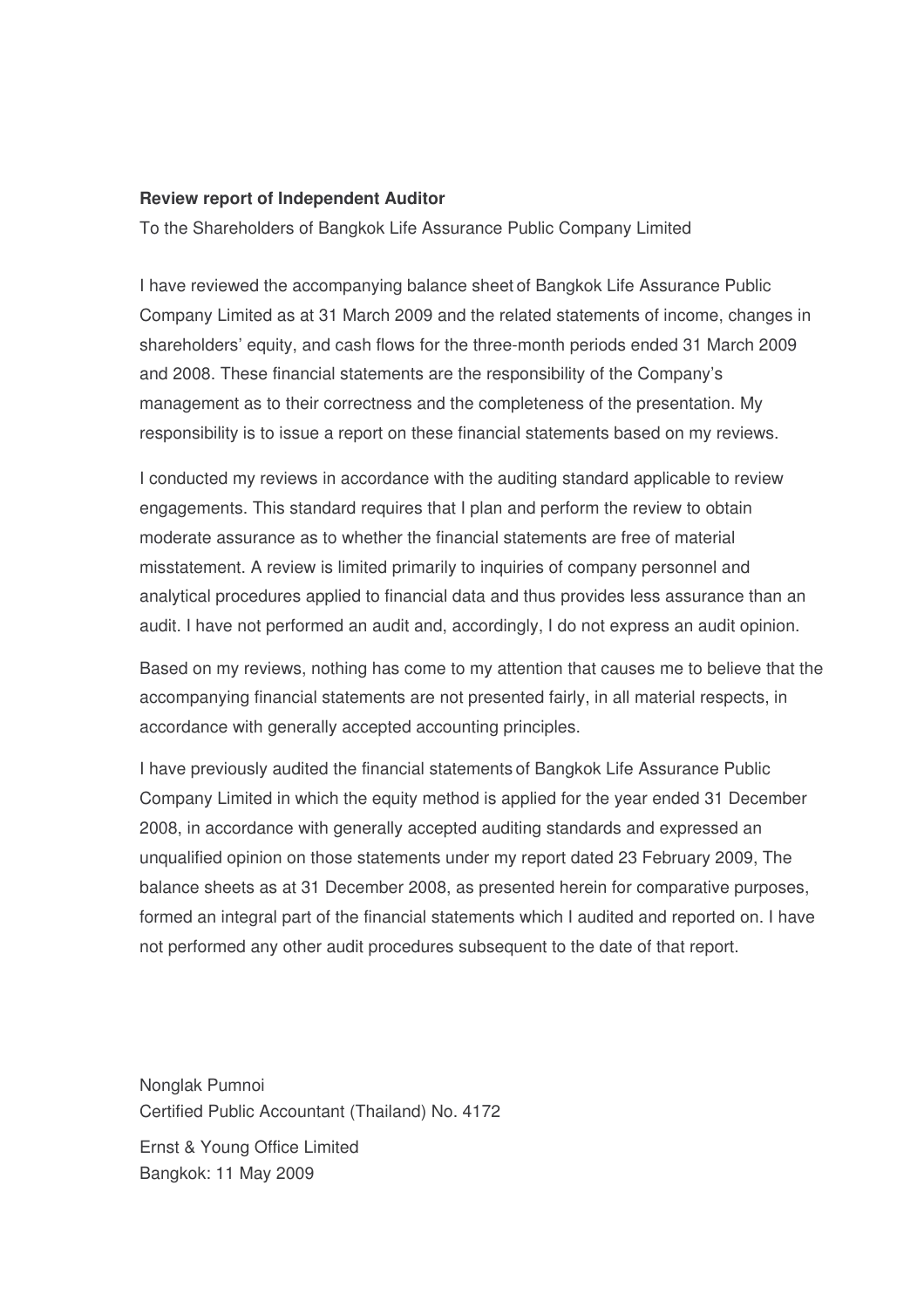#### **Balance sheets**

#### **As at 31 March 2009 and 31 December 2008**

|                                             |             |                | (Unit: Baht)     |
|---------------------------------------------|-------------|----------------|------------------|
|                                             | <b>Note</b> | 31 March 2009  | 31 December 2008 |
|                                             |             | (Unaudited     | (Audited)        |
|                                             |             | but reviewed)  |                  |
| <b>Assets</b>                               |             |                |                  |
| Investments in securities                   |             |                |                  |
| <b>Bonds</b>                                | 13, 14      | 30,442,807,633 | 28,448,591,758   |
| Treasury bills                              | 8           | 1,469,751,449  |                  |
| Notes                                       | 8           | 3,292,976,001  | 4,058,365,544    |
| <b>Stocks</b>                               |             | 3,403,931,368  | 3,594,042,822    |
| Debentures                                  |             | 7,339,142,105  | 7,422,861,158    |
| Unit trusts                                 |             | 1,185,999,510  | 1,334,414,028    |
| Other securities                            |             | 681,256        |                  |
| Total investments in securities             | 5, 7        | 47,135,289,322 | 44,858,275,310   |
| Loans                                       |             |                |                  |
| Policy loans                                |             | 1,099,764,756  | 1,050,863,163    |
| Mortgage loans                              |             | 716,787,195    | 738,241,179      |
| Other loans                                 |             | 11,329,129     | 12,008,114       |
| <b>Total loans</b>                          |             | 1,827,881,080  | 1,801,112,456    |
| Less: Allowance for doubtful accounts       |             | (2,672,673)    | (2,672,673)      |
| Loans - net                                 | 6, 7        | 1,825,208,407  | 1,798,439,783    |
| Cash and deposits at financial institutions | 7, 8        | 3,657,256,218  | 2,381,639,639    |
| Property, building and equipment - net      | 9           | 320,611,346    | 324,608,143      |
| Due from reinsurers                         |             | 6,554,408      | 27,915,881       |
| Premium due and uncollected                 | 10          | 1,235,264,524  | 1,120,875,601    |
| Accrued investment income - net             |             | 612,979,750    | 743,422,881      |
| Other assets                                |             |                |                  |
| Intangible assets - net                     |             | 19,937,536     | 21,109,095       |
| Others                                      | 7, 11       | 207,423,141    | 205,243,186      |
| <b>Total assets</b>                         |             | 55,020,524,652 | 51,481,529,519   |

The accompanying notes are an integral part of the financial statements.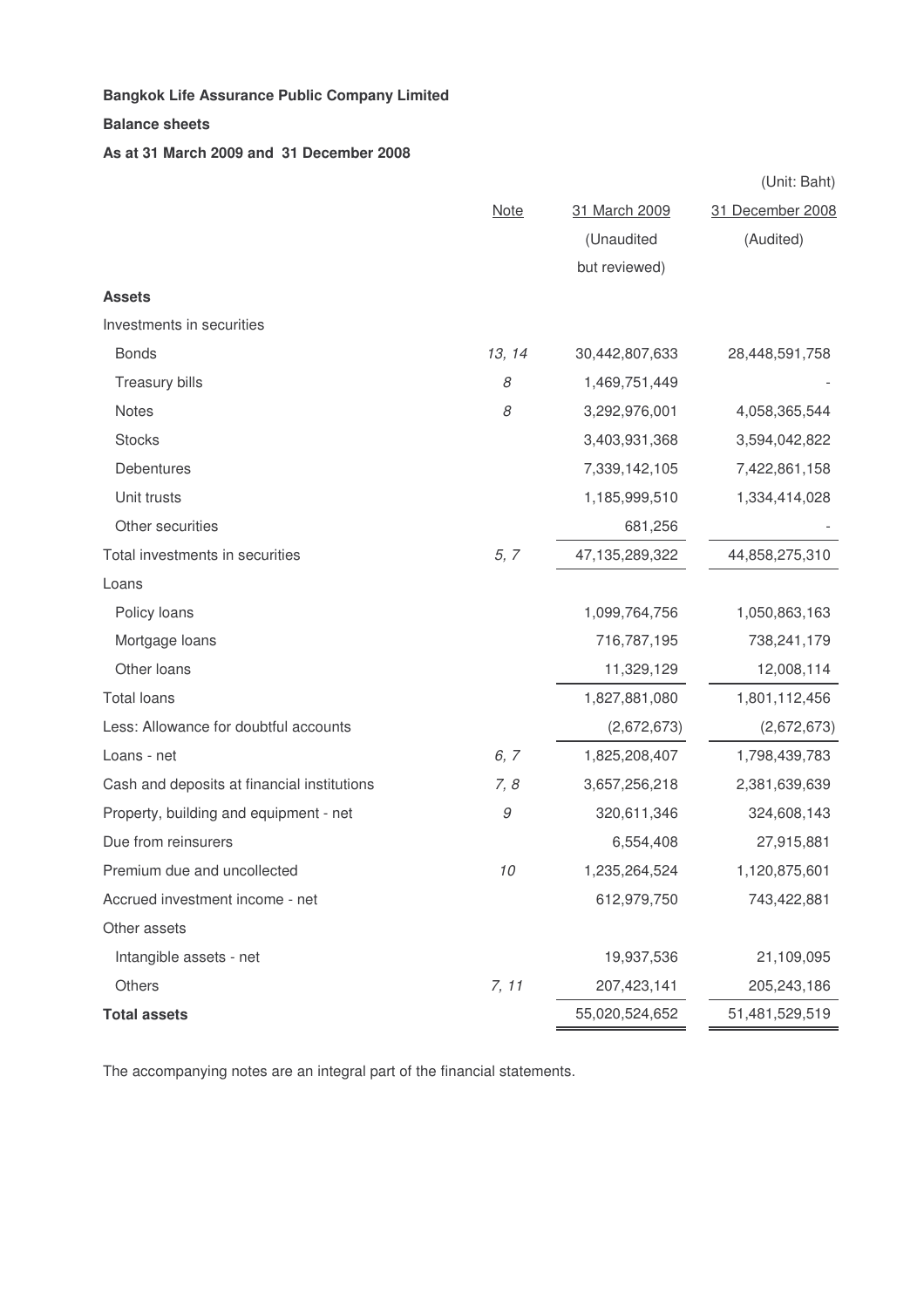#### **Balance sheets (continued)**

#### **As at 31 March 2009 and 31 December 2008**

|                                                       |                |                | (Unit: Baht)     |
|-------------------------------------------------------|----------------|----------------|------------------|
|                                                       | <b>Note</b>    | 31 March 2009  | 31 December 2008 |
|                                                       |                | (Unaudited     | (Audited)        |
|                                                       |                | but reviewed)  |                  |
| Liabilities and shareholders' equity                  |                |                |                  |
| Life policy reserve                                   |                | 44,325,252,676 | 41,891,693,741   |
| Unpaid policy benefits                                | 7              | 4,106,368,170  | 3,984,060,369    |
| Due to reinsurers                                     | $\overline{7}$ | 69,029,171     | 76,654,300       |
| Advance premium receipts                              |                | 1,528,393,720  | 1,550,812,113    |
| Other liabilities                                     |                |                |                  |
| Corporate income tax payable                          |                | 321,446,969    | 112,445,135      |
| Others                                                | 7, 12          | 1,414,077,227  | 847,094,648      |
| <b>Total liabilities</b>                              |                | 51,764,567,933 | 48,462,760,306   |
| <b>Shareholders' equity</b>                           |                |                |                  |
| Share capital                                         | 15             |                |                  |
| Registered share capital                              |                |                |                  |
| 1,220,000,000 ordinary shares of Baht 1 each          |                | 1,220,000,000  | 1,220,000,000    |
| Issued and paid-up share capital                      |                |                |                  |
| 1,000,000,000 ordinary shares of Baht 1 each          |                | 1,000,000,000  | 1,000,000,000    |
| Premium on share capital                              |                | 275,000,000    | 275,000,000      |
| Unrealised gains (losses)                             |                |                |                  |
| Surplus (deficit) on changes in values of investments |                | (2,845,629)    | 316,295,625      |
| Retained earnings                                     |                |                |                  |
| Appropriated                                          |                |                |                  |
| Statutory reserve                                     |                | 104,901,654    | 77,085,216       |
| General reserve                                       |                | 400,000,000    | 400,000,000      |
| Unappropriated                                        |                | 1,478,900,694  | 950,388,372      |
| <b>Total shareholders' equity</b>                     |                | 3,255,956,719  | 3,018,769,213    |
| Total liabilities and shareholders' equity            |                | 55,020,524,652 | 51,481,529,519   |
| Off-balance sheet items - commitments                 |                |                |                  |
| Commitments                                           | 17             | 158,165,609    | 159,463,460      |

The accompanying notes are an integral part of the financial statements.

*Directors*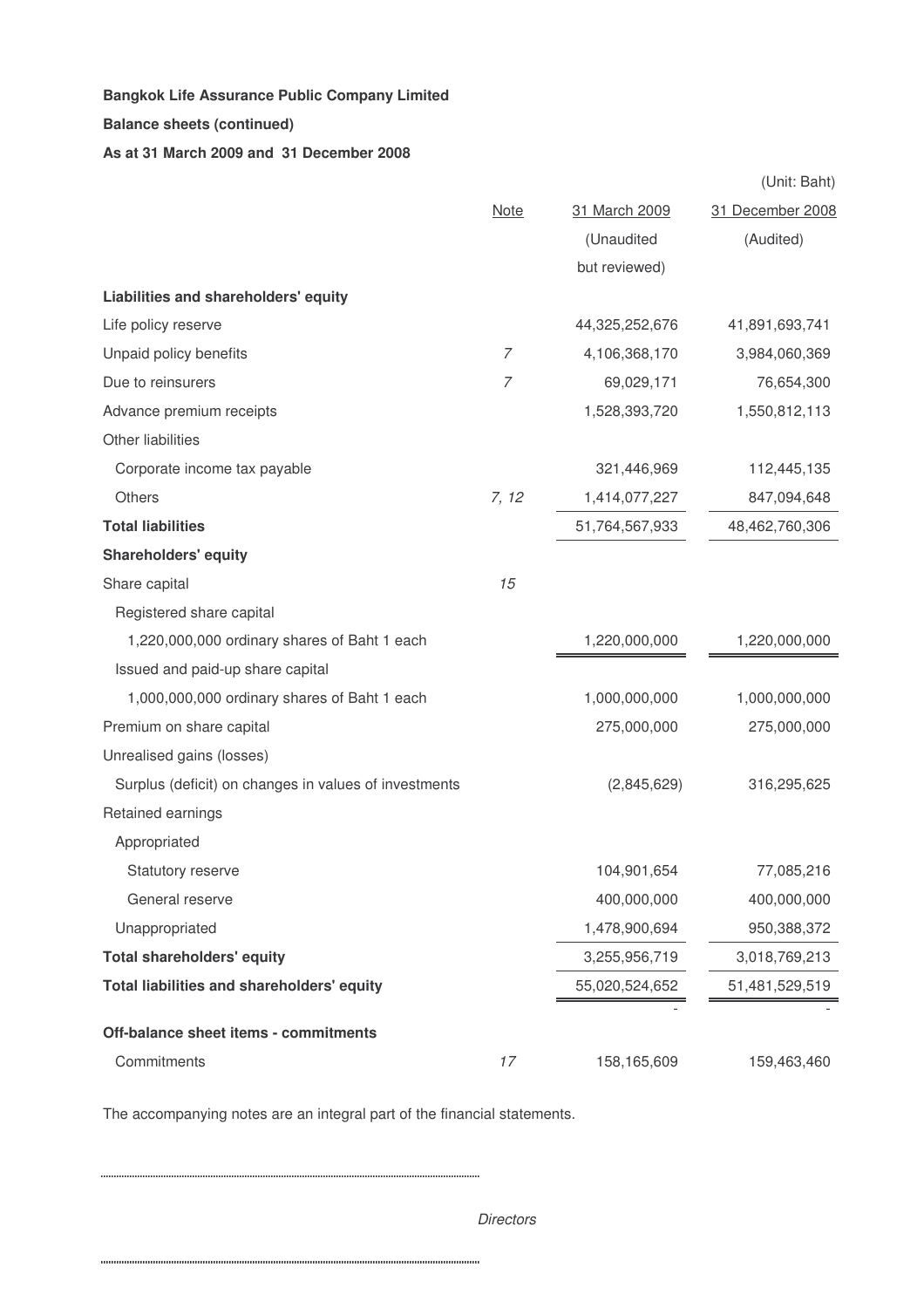#### **Income statements**

#### **For the three-month periods ended 31 March 2009 and 2008**

|                                                       |                |               | (Unit: Baht)  |
|-------------------------------------------------------|----------------|---------------|---------------|
|                                                       | <b>Note</b>    | 2009          | 2008          |
| <b>Revenues</b>                                       |                |               |               |
| Net premiums written                                  | 7              | 4,722,272,110 | 2,945,211,277 |
| Net investments income                                | 7              | 635,358,091   | 569,782,970   |
| Gains on investments in securities                    | 5              | 125,485,105   | 23,702,445    |
| Other income                                          |                |               |               |
| Gains on sales of assets                              |                | 26,470        | 22,195        |
| <b>Others</b>                                         |                | 6,532,070     | 3,085,603     |
| <b>Total revenues</b>                                 |                | 5,489,673,846 | 3,541,804,490 |
| <b>Expenses</b>                                       |                |               |               |
| Underwriting expenses                                 |                |               |               |
| Life policy reserve increase from the previous period |                | 2,433,558,935 | 1,483,912,113 |
| Benefit payments to life policies during the period   | 7              | 1,200,670,832 | 1,083,198,059 |
| Dividends to policyholders                            |                | 240,000       | 90,000        |
| Commissions and brokerages                            | 7              | 670,750,286   | 433,209,336   |
| Sales promotion expenses                              |                | 124,816,926   | 44,399,884    |
| Other underwriting expenses                           | $\overline{7}$ | 2,427,813     | 2,447,673     |
| Total underwriting expenses                           |                | 4,432,464,792 | 3,047,257,065 |
| Operating expenses                                    |                |               |               |
| Personnel expenses                                    |                | 136,285,752   | 117,964,455   |
| Premises and equipment expenses                       | 7              | 29,380,570    | 25,371,873    |
| Taxes and duties                                      |                | 22,536,069    | 15,716,779    |
| Directors' remuneration                               |                | 1,560,000     | 1,170,000     |
| Operating expenses - branches                         |                | 15,769,032    | 12,966,372    |
| Contribution to the Office of Insurance Commission    |                | 10,205,104    | 5,581,793     |
| Contribution to the life assurance fund               |                | 13,076,995    |               |
| Other operating expenses                              | 7              | 57,227,863    | 39,454,122    |
| Total operating expenses                              |                | 286,041,385   | 218,225,394   |
| Losses (gains) on exchange                            |                | (1,907,038)   | 3,130,850     |
| <b>Total expenses</b>                                 |                | 4,716,599,139 | 3,268,613,309 |
| Income before income tax                              |                | 773,074,707   | 273,191,181   |
| Corporate income tax                                  |                | 216,745,947   | 68,204,391    |
| Net income for the period                             |                | 556,328,760   | 204,986,790   |
| <b>Basic earnings per share</b>                       |                |               |               |
| Net income                                            |                | 0.56          | 0.20          |

The accompanying notes are an integral part of the financial statements.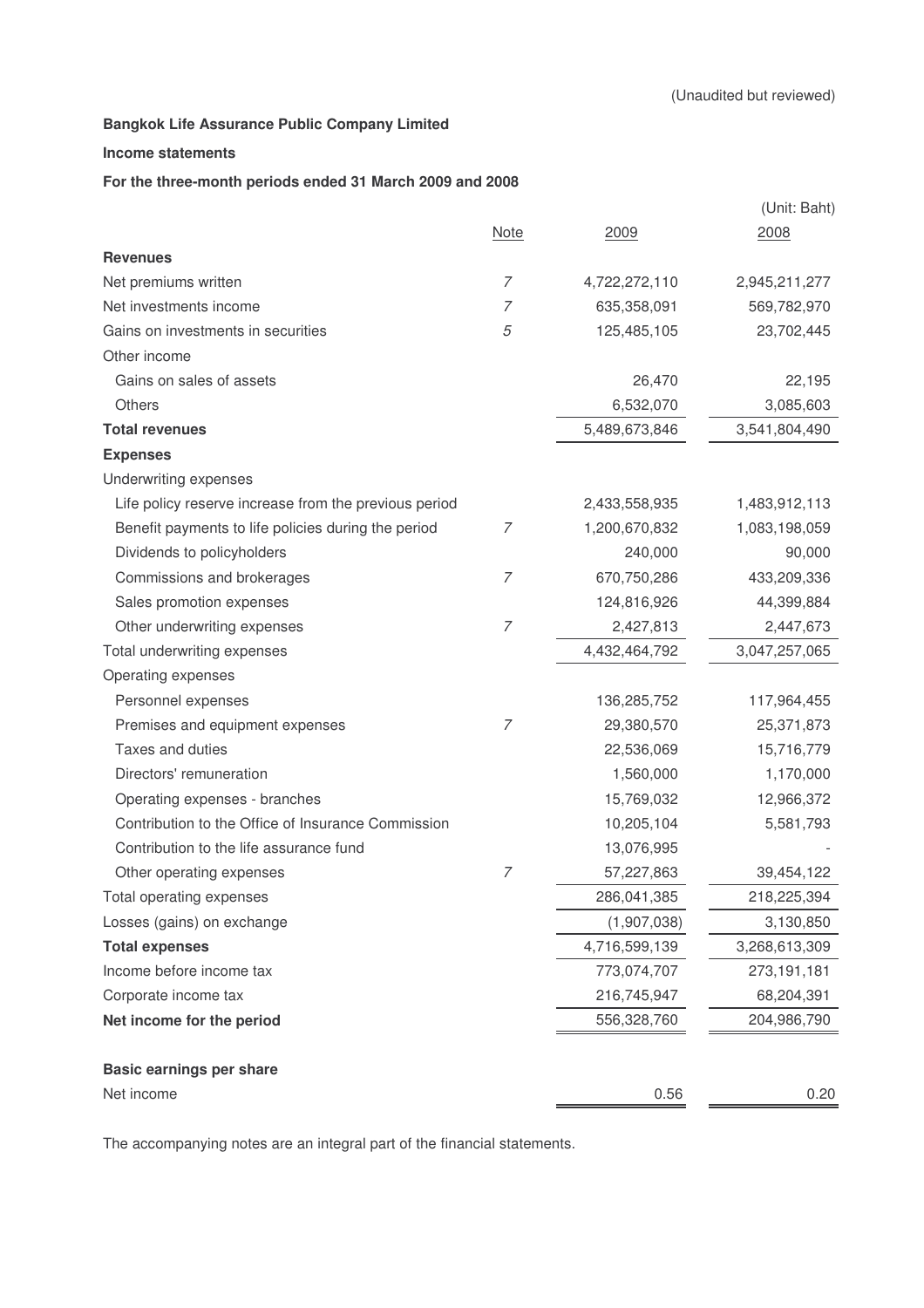#### **Statements of cash flows**

#### **For the three-month periods ended 31 March 2009 and 2008**

|                                                       |                  | (Unit: Baht)       |
|-------------------------------------------------------|------------------|--------------------|
|                                                       | 2009             | 2008               |
| Cash flows from (used in) operating activities        |                  |                    |
| Net premiums written                                  | 4,948,788,619    | 2,888,903,787      |
| Net investments income                                | 883,588,757      | 681,087,908        |
| Other income                                          | 6,531,906        | 3,085,603          |
| Benefit payments to life policies during the period   | (1,099,692,922)  | (888, 964, 244)    |
| Dividends to policyholders                            | (240,000)        | (90,000)           |
| Commissions and brokerages                            | (669, 363, 030)  | (521, 737, 516)    |
| Other underwriting expenses                           | (67, 854, 883)   | (82, 496, 466)     |
| Operating expenses                                    | (166, 836, 888)  | (103, 546, 297)    |
| Corporate income tax                                  | (7,744,114)      | (7, 121, 561)      |
| Net cash from operating activities                    | 3,827,177,445    | 1,969,121,214      |
| Cash flows from (used in) investing activities        |                  |                    |
| Cash flows from                                       |                  |                    |
| Investments in securities                             | 9,236,193,691    | 3,850,985,429      |
| Loans                                                 | 42,339,796       | 57,329,421         |
| Deposits at financial institutions                    | 1,880,773,305    | 178,162,500        |
| Property, building and equipment                      | 651,668          | 151,304            |
| Net cash from investing activities                    | 11,159,958,460   | 4,086,628,654      |
| Cash flows used in                                    |                  |                    |
| Investments in securities                             | (11,068,370,299) | (5,781,148,562)    |
| Loans                                                 | (48, 432, 337)   | (74, 944, 278)     |
| Deposits at financial institutions                    | (2,755,926,980)  | (248, 162, 500)    |
| Property, building and equipment                      | (9,581,479)      | (15, 377, 458)     |
| Net cash used in investing activities                 | (13,882,311,095) | (6, 119, 632, 798) |
| Net cash used in investing activities                 | (2,722,352,635)  | (2,033,004,144)    |
| Net increase (decrease) in cash and cash equivalents  | 1,104,824,810    | (63,882,930)       |
| Cash and cash equivalents at beginning of period      | 661,639,639      | 285,039,978        |
| Cash and cash equivalents at end of period (Note 8)   | 1,766,464,449    | 221,157,048        |
| Supplemental cash flows information                   |                  |                    |
| Non-cash item                                         |                  |                    |
| Surplus (deficit) on changes in values of investments | $-2,845,629$     | 316,295,625        |

The accompanying notes are an integral part of the financial statements.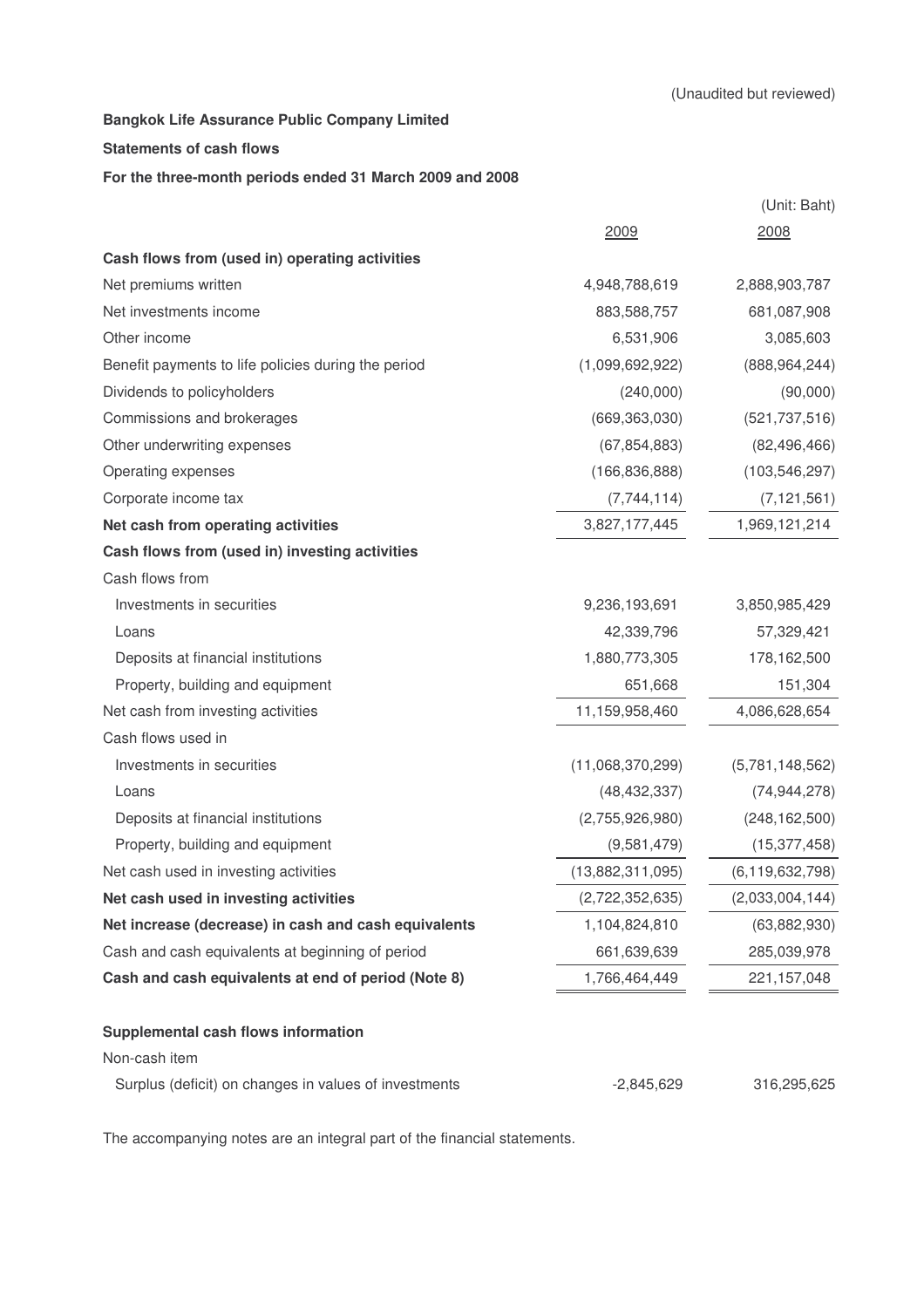#### **Statements of changes in shareholders' equity**

**For the three-month periods ended 31 March 2009 and 2008**

|                                                   |      | Issued and    |               | Surplus (deficit) on |                   | Retained earnings        |                |                 |
|---------------------------------------------------|------|---------------|---------------|----------------------|-------------------|--------------------------|----------------|-----------------|
|                                                   |      | paid-up       | Premium on    | changes in values of | Appropriated      |                          |                |                 |
|                                                   | Note | share capital | share capital | investments          | Statutory reserve | General reserve          | Unappropriated | Total           |
| Balance as at 1 January 2008                      |      | 1,000,000,000 | 275,000,000   | 1,128,945,591        | 39,498,923        | 400,000,000              | 236,248,792    | 3,079,693,306   |
| Income and expenses recognised directly in equity |      |               |               |                      |                   |                          |                |                 |
| Investments in available-for-sale securities      |      |               |               |                      |                   |                          |                |                 |
| Gains recognized in shareholders' equity          |      |               |               | 34,082,684           |                   |                          |                | 34,082,684      |
| Transferred to income statement on disposal       |      |               |               | (3,439,308)          |                   |                          |                | (3,439,308)     |
| Net income recognised directly in equity          |      |               |               | 30,643,376           |                   |                          |                | 30,643,376      |
| Net income for the period                         |      |               |               |                      |                   |                          | 204,986,790    | 204,986,790     |
| Total income for the period                       |      |               |               | 30,643,376           |                   |                          | 204,986,790    | 235,630,166     |
| Unappropriated retained earnings transferred to   |      |               |               |                      |                   |                          |                |                 |
| statutory reserve                                 | 16   |               |               |                      | 10,249,339        |                          | (10, 249, 339) |                 |
| Balance as at 31 March 2008                       |      | 1,000,000,000 | 275,000,000   | 1,159,588,967        | 49,748,262        | 400,000,000              | 430,986,243    | 3,315,323,472   |
|                                                   |      |               |               |                      |                   |                          |                |                 |
| Balance as at 1 January 2009                      |      | 1,000,000,000 | 275,000,000   | 316,295,625          | 77,085,216        | 400,000,000              | 950,388,372    | 3,018,769,213   |
| Expenses recognised directly in equity            |      |               |               |                      |                   |                          |                |                 |
| Investments in available-for-sale securities      |      |               |               |                      |                   |                          |                |                 |
| Losses recognized in shareholders' equity         |      |               |               | (301, 701, 353)      |                   |                          |                | (301, 701, 353) |
| Transferred to income statement on disposal       |      |               |               | (17, 439, 901)       |                   |                          |                | (17, 439, 901)  |
| Net expenses recognised directly in equity        |      |               |               | (319, 141, 254)      |                   |                          |                | (319, 141, 254) |
| Net income for the period                         |      |               |               |                      |                   |                          | 556,328,760    | 556,328,760     |
| Total income and expenses for the period          |      |               |               | (319, 141, 254)      |                   |                          | 556,328,760    | 237, 187, 506   |
| Unappropriated retained earnings transferred to   |      |               |               |                      |                   |                          |                |                 |
| statutory reserve                                 | 16   |               |               |                      | 27,816,438        | $\overline{\phantom{a}}$ | (27, 816, 438) |                 |
| Balance as at 31 March 2009                       |      | 1,000,000,000 | 275,000,000   | (2,845,629)          | 104,901,654       | 400,000,000              | 1,478,900,694  | 3,255,956,719   |
|                                                   |      |               |               |                      |                   |                          |                |                 |
|                                                   |      |               |               |                      |                   |                          |                |                 |

(Unit: Baht)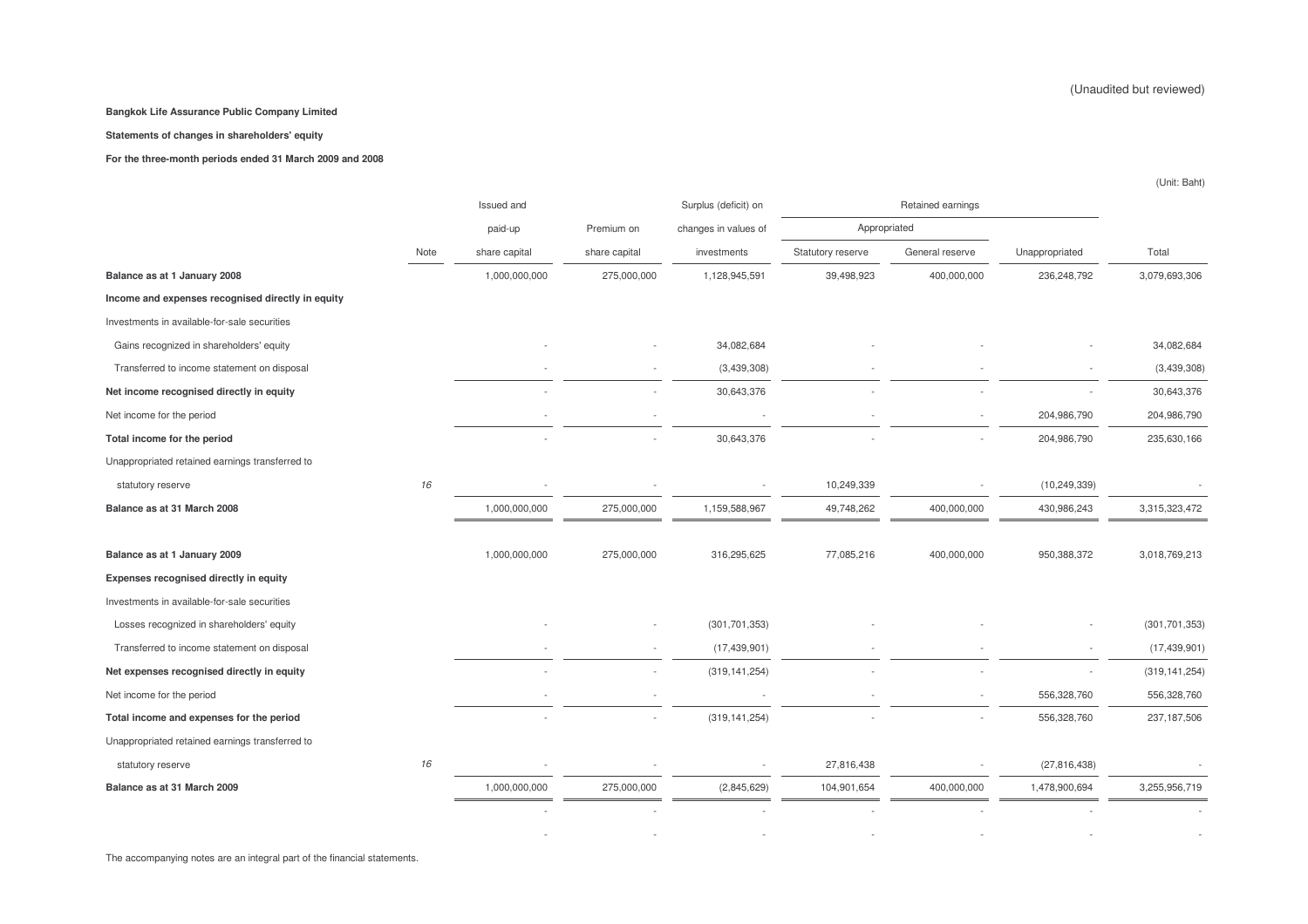# **Bangkok Life Assurance Public Company Limited Notes to interim financial statements For the three-month periods ended 31 March 2009 and 2008**

# **1. General information**

Bangkok Life Assurance Public Company Limited ("the Company") is a public company incorporated and domiciled in Thailand. Its major shareholder is Nippon Life Insurance Company, which was incorporated in Japan. The Company is principally engaged in the provision of life insurance business. Its registered office is located at 23/115-121, Royal City Avenue, Rama 9 Road, Bangkapi, Huaykwang, Bangkok. As at 31 March 2009, the Company has 70 branches (31 December 2008: 69 branches).

# **2. Basis for the preparation of interim financial statements**

These interim financial statements are prepared in accordance with Accounting Standards Pronouncement No. 41 (revised 2007) "Interim financial statements", with the Company choosing to present condensed interim financial statements. However the Company has presented the balance sheets, and the statements of income, changes in shareholders' equity and cash flows in the same format as that used for the annual financial statements.

These interim financial statements are intended to provide information additional to that included in the latest annual financial statements. Accordingly, they focus on new activities, events and circumstances so as not to duplicate information previously reported. These interim financial statements should therefore be read in conjunction with the latest annual financial statements.

The interim financial statements in Thai language are the official statutory financial statements of the Company. The interim financial statements in English language have been translated from the Thai language financial statements.

# **3. Accounting Standards which are effective for the current year**

The Federation of Accounting Professions has also issued Notification No. 86/2551 regarding Accounting Standards. The notification mandates the use of the following new accounting standards.

| <b>TAS 36 (revised 2007)</b> | Impairment of Assets                              |
|------------------------------|---------------------------------------------------|
| <b>TAS 54 (revised 2007)</b> | Non-current Assets Held for Sale and Discontinued |
|                              | <b>Operations</b>                                 |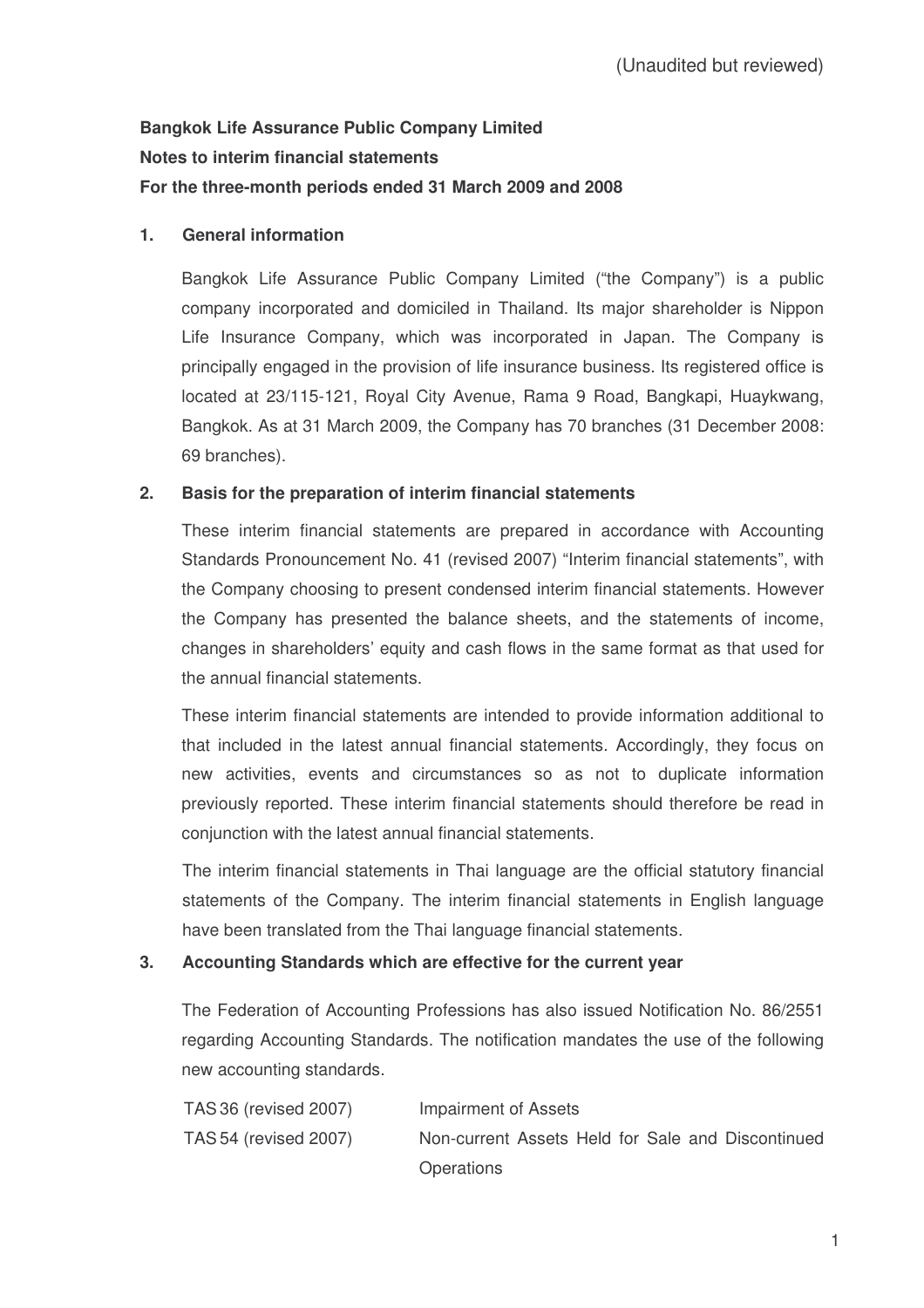These accounting standards will become effective for the financial statements for fiscal years beginning on or after 1 January 2009. The management has assessed the effect of these accounting standards and believes that they do not have any significant impact on the financial statements for the current period.

#### **4. Significant accounting policies**

The interim financial statements are prepared using the same accounting policies and methods of computation as were used for the financial statements for the year ended 31 December 2008.

## **5 Investments in securities**

|                                            |                |               |                  | (Unit: Baht)  |
|--------------------------------------------|----------------|---------------|------------------|---------------|
|                                            | 31 March 2009  |               | 31 December 2008 |               |
|                                            | Cost/          |               | Cost /           |               |
|                                            | Amortised cost | Fair value    | Amortised cost   | Fair value    |
| <b>Trading securities</b>                  |                |               |                  |               |
| <b>Equity securities</b>                   |                |               |                  |               |
| Common stocks                              | 156,729,780    | 93,814,222    | 341,300,843      | 237,464,823   |
| Warrants                                   |                | 681,256       |                  |               |
| Deficit on changes in values               |                |               |                  |               |
| of investments                             | (62, 234, 302) |               | (103, 836, 020)  |               |
| <b>Total trading securities</b>            | 94,495,478     | 94,495,478    | 237,464,823      | 237,464,823   |
| Available-for-sale securities              |                |               |                  |               |
| Equity securities                          |                |               |                  |               |
| Common stock                               | 3,204,448,977  | 3,298,072,446 | 3,222,798,688    | 3,344,533,299 |
| Unit trusts                                | 1,366,975,043  | 1,185,999,510 | 1,381,265,544    | 1,334,414,028 |
| Unrealised gains on exchange               | 11,915,101     |               | 10,192,513       |               |
| Surplus (deficit) on changes in values     |                |               |                  |               |
| of investments                             | (99, 267, 165) |               | 64,690,582       |               |
|                                            | 4,484,071,956  | 4,484,071,956 | 4,678,947,327    | 4,678,947,327 |
| Debt securities                            |                |               |                  |               |
| Bonds - net                                | 1,246,475,844  | 1,334,923,258 | 1,522,771,491    | 1,766,837,878 |
| Debentures - net                           | 100,000,963    | 107,975,085   | 100,001,053      | 107,539,709   |
| Surplus on changes in values               |                |               |                  |               |
| of investments                             | 96,421,536     |               | 251,605,043      |               |
|                                            | 1,442,898,343  | 1,442,898,343 | 1,874,377,587    | 1,874,377,587 |
| <b>Total available-for-sale securities</b> | 5,926,970,299  | 5,926,970,299 | 6,553,324,914    | 6,553,324,914 |

2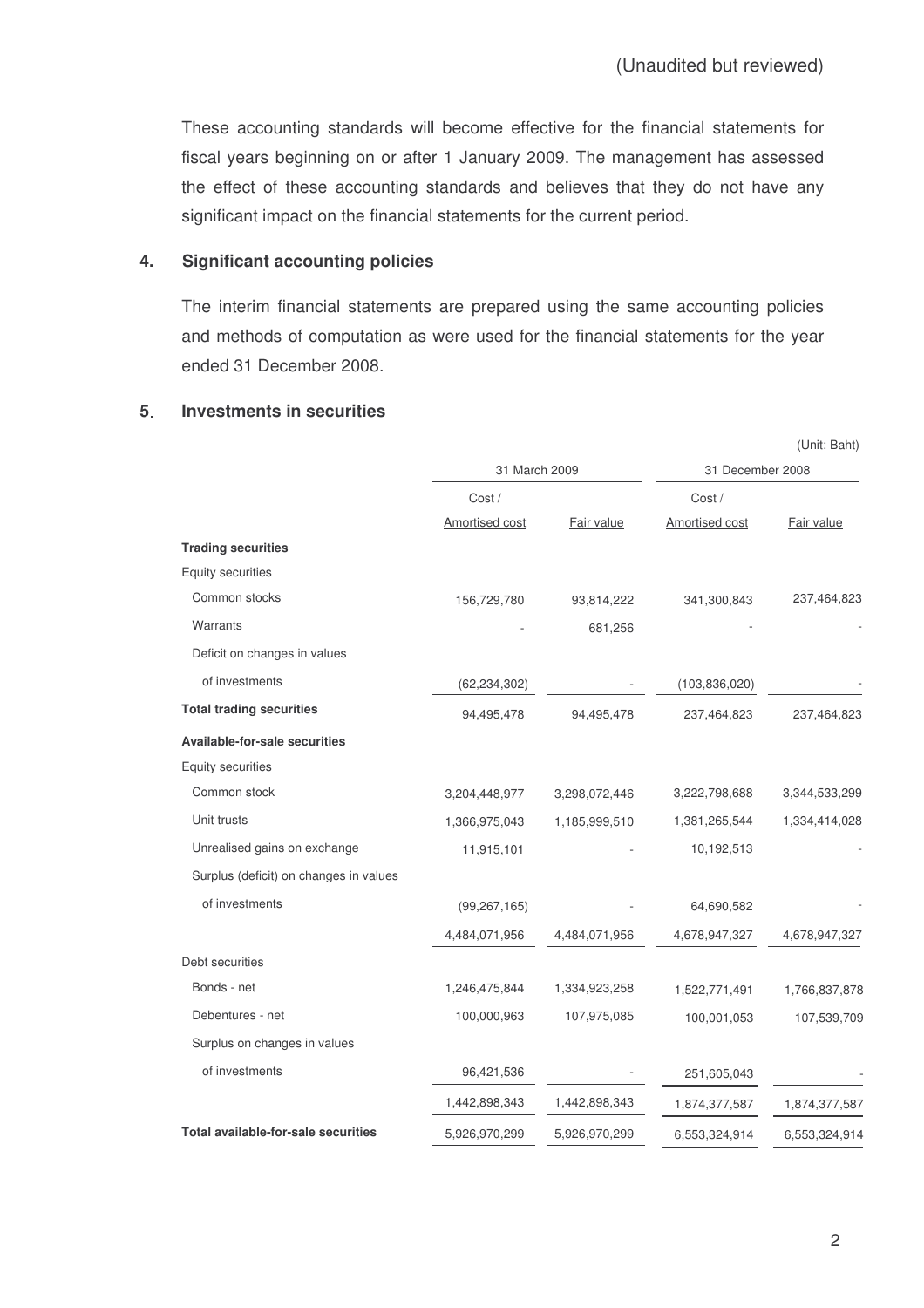| (Unit: Baht) |  |
|--------------|--|
|--------------|--|

|                                        | 31 March 2009  |            | 31 December 2008 |            |
|----------------------------------------|----------------|------------|------------------|------------|
|                                        | Cost/          |            | Cost /           |            |
|                                        | Amortised cost | Fair value | Amortised cost   | Fair value |
| Held-to-maturity debt securities       |                |            |                  |            |
| Bonds - net                            | 29,107,884,375 |            | 26,681,753,880   |            |
| Treasury bills - net                   | 1,469,751,449  |            |                  |            |
| <b>Notes</b>                           | 3,325,138,414  |            | 4,094,865,544    |            |
| Less: Allowance for impairment         | (32, 162, 413) |            | (36,500,000)     |            |
| Notes - net                            | 3,292,976,001  |            | 4,058,365,544    |            |
| <b>Debentures</b>                      | 7,238,667,020  |            | 7,325,921,449    |            |
| Less: Allowance for impairment         | (7,500,000)    |            | (10,600,000)     |            |
| Debentures - net                       | 7,231,167,020  |            | 7,315,321,449    |            |
| Total held-to-maturity debt securities | 41,101,778,845 |            | 38,055,440,873   |            |
| <b>Other investments</b>               |                |            |                  |            |
| Ordinary shares                        | 12,044,700     |            | 12,044,700       |            |
| <b>Total other investments</b>         | 12,044,700     |            | 12,044,700       |            |
| <b>Total investments in securities</b> | 47,135,289,322 |            | 44,858,275,310   |            |

Investments in debt securities as at 31 March 2009 and 31 December 2008 will be due as follows

|                                      |               |               |                | (Unit: Baht)      |  |  |  |
|--------------------------------------|---------------|---------------|----------------|-------------------|--|--|--|
|                                      |               | 31 March 2009 |                |                   |  |  |  |
|                                      |               | Due within    |                |                   |  |  |  |
|                                      | <u>1 year</u> | $2 - 5$ years | Over 5 years   | <b>Total</b>      |  |  |  |
| <b>Available-for-sale securities</b> |               |               |                |                   |  |  |  |
| Government bonds                     |               |               | 1,334,923,258  | 1,334,923,258     |  |  |  |
| <b>Debentures</b>                    |               | 107,975,085   |                | 107,975,085       |  |  |  |
|                                      |               | 107,975,085   | 1,334,923,258  | 1,442,898,343     |  |  |  |
| Held-to-maturity debt securities     |               |               |                |                   |  |  |  |
| Government and state enterprise      |               |               |                |                   |  |  |  |
| bonds - net                          | 1,610,669,826 | 5,653,045,704 | 21,844,168,845 | 29,107,884,375    |  |  |  |
| Treasury bills - net                 | 1,469,751,449 |               |                | 1,469,751,449     |  |  |  |
| Notes - net                          | 1,432,338,022 | 490,637,979   | 1,370,000,000  | 3,292,976,001     |  |  |  |
| Debentures - net                     | 275,001,320   | 1,437,442,853 | 5,518,722,847  | 7,231,167,020     |  |  |  |
|                                      | 4,787,760,617 | 7,581,126,536 | 28,732,891,692 | 41, 101, 778, 845 |  |  |  |
| Total                                | 4,787,760,617 | 7,689,101,621 | 30,067,814,950 | 42,544,677,188    |  |  |  |
|                                      |               |               |                |                   |  |  |  |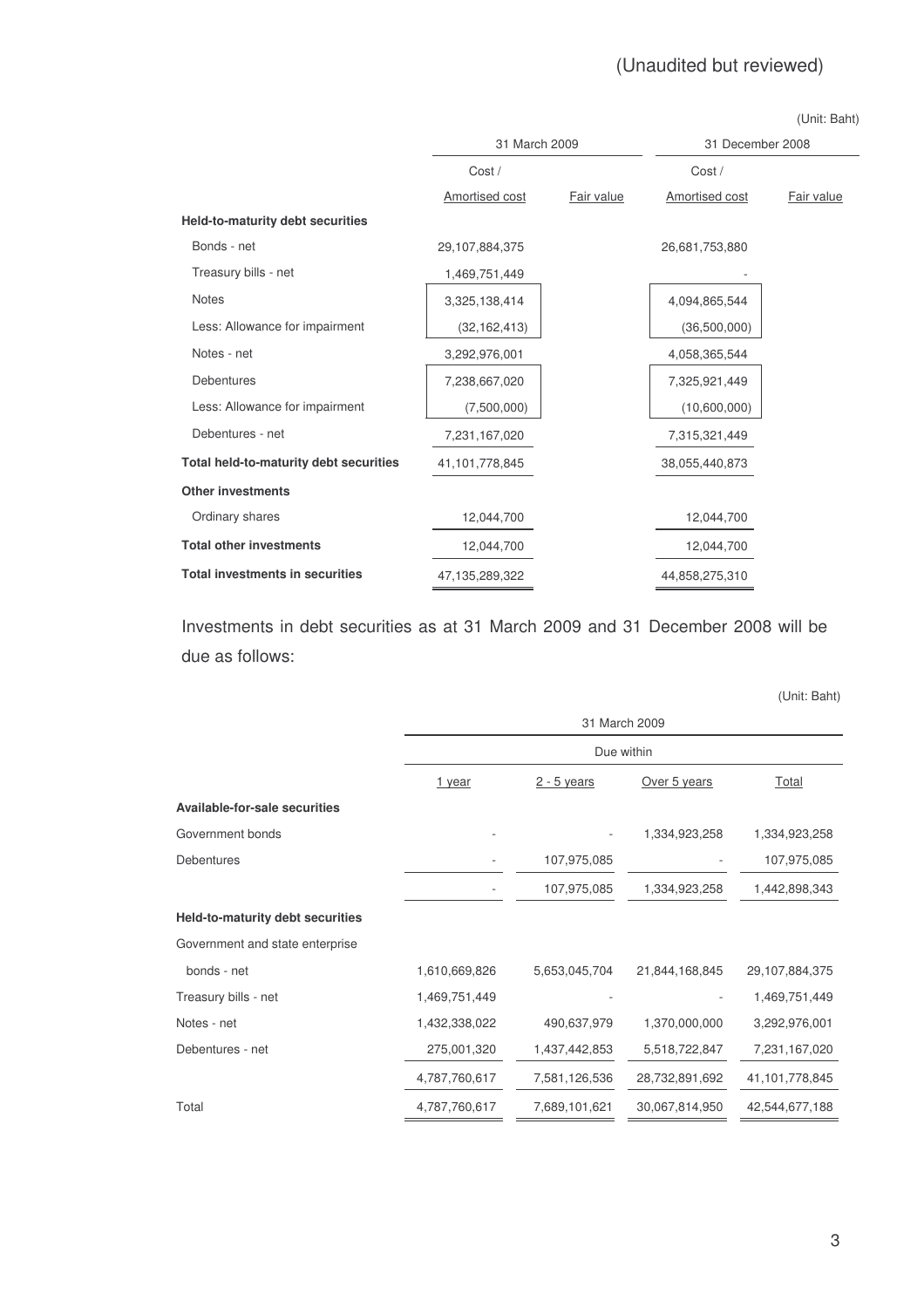(Unit: Baht)

|                                         | 31 December 2008         |               |                |                |  |  |
|-----------------------------------------|--------------------------|---------------|----------------|----------------|--|--|
|                                         |                          |               | Due within     |                |  |  |
|                                         | 1 year                   | $2 - 5$ years | Over 5 years   | Total          |  |  |
| <b>Available-for-sale securities</b>    |                          |               |                |                |  |  |
| <b>Bonds</b>                            |                          |               | 1,766,837,878  | 1,766,837,878  |  |  |
| Debentures                              | $\overline{\phantom{a}}$ | 107,539,709   |                | 107,539,709    |  |  |
|                                         |                          | 107,539,709   | 1,766,837,878  | 1,874,377,587  |  |  |
| <b>Held-to-maturity debt securities</b> |                          |               |                |                |  |  |
| Bonds - net                             | 562,591,215              | 5,103,504,339 | 21,015,658,326 | 26,681,753,880 |  |  |
| Notes - net                             | 1,343,365,544            | 395,000,000   | 2,320,000,000  | 4,058,365,544  |  |  |
| Debentures - net                        | 340,274,179              | 1,456,463,445 | 5,518,583,825  | 7,315,321,449  |  |  |
|                                         | 2,246,230,938            | 6,954,967,784 | 28,854,242,151 | 38,055,440,873 |  |  |
| Total                                   | 2,246,230,938            | 7,062,507,493 | 30,621,080,029 | 39,929,818,460 |  |  |

The Company has pledged government and state enterprise bonds of Baht 8,477.3 million (31 December 2008: Baht 8,480.3 million) as life assurance policy reserve and assets pledged with the Life Assurance Registrar in accordance with the Life Assurance Act as mentioned in Notes 13 and 14.

- (a) As at 31 March 2009, the Company has investments of Baht 700 million (31 December 2008: Baht 1,000 million) in promissory notes and bills of exchange, which have been classified as held-to-maturity investments and are presented at amortised cost. Such notes were issued by local banks and branches of foreign commercial banks, have remaining lives of 7-13 years, and contain conditions related to early redemption rights or put options obliging the Company to purchase additional notes released by issuers.
- (b) As at 31 March 2009, the Company has investments of Baht 670 million (31 December 2008: Baht 920 million) in promissory notes and bills of exchange, which have been classified as held-to-maturity investments and are presented at amortised cost. Such notes were issued by branches of foreign commercial banks, have remaining lives of 7 years, and contain conditions whereby settlement of principal and interest is to be received on the maturity date per the agreement.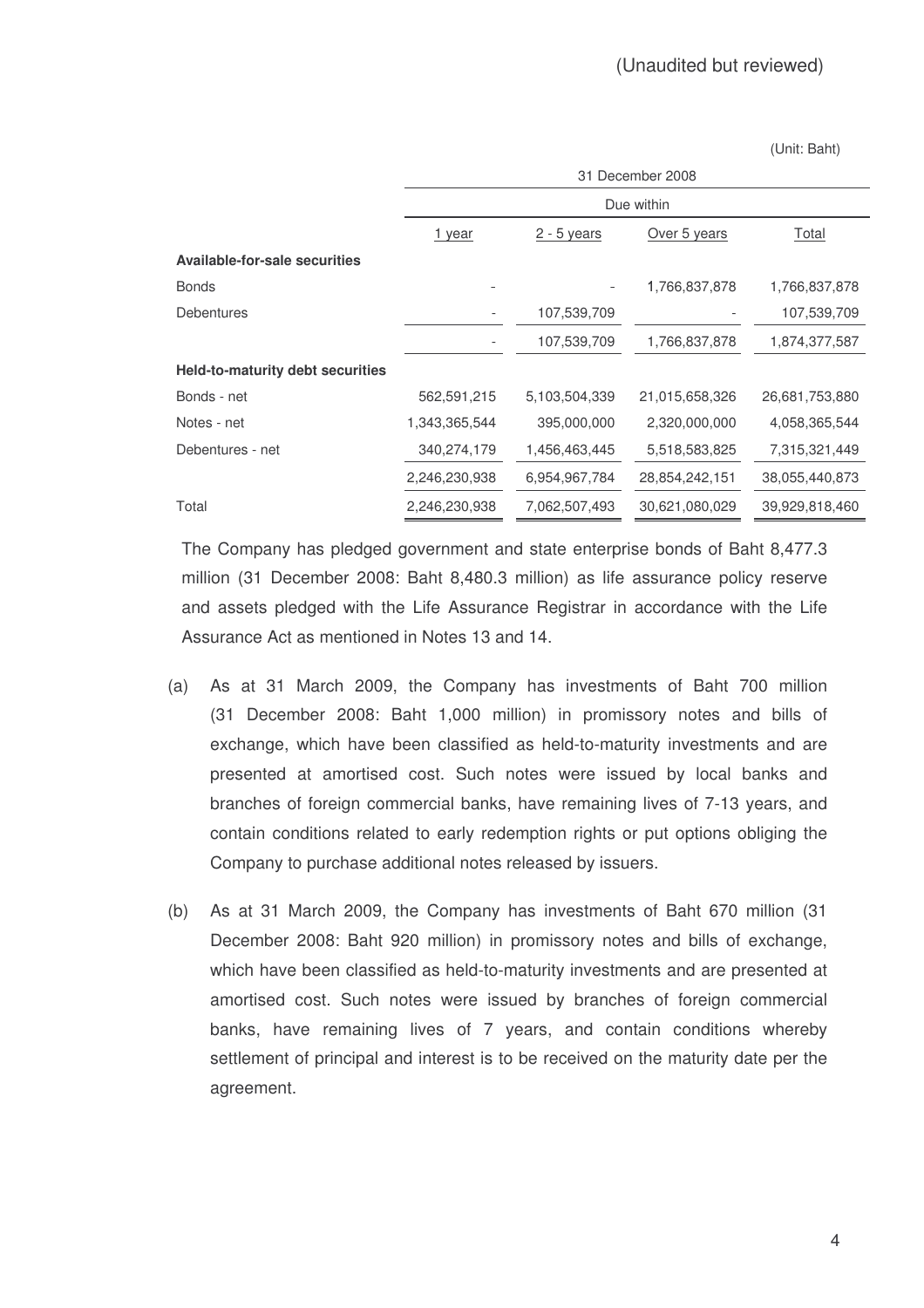The promissory notes and bills of exchange contain embedded derivatives that are not closely related to the host contract instruments, except for one structured note as described in (b).

The Company recorded gains (losses) from investments in securities during the three-month periods ended 31 March 2009 and 2008 by included the following.

|                                                   |               | (Unit: Baht)  |
|---------------------------------------------------|---------------|---------------|
|                                                   | 31 March 2009 | 31 March 2008 |
| Unrealised gains from trading securities          | 7,971,714     | 8,640,216     |
| Gains from sales of trading securities            | 12,411,014    | 2,515,678     |
| Gains from sales of available-for-sale securities | (4,028,766)   | 5,204,147     |
| Gains from sales of held-to-maturity securities   | 105,613,556   | 7,342,405     |
| Unrealised losses on foreign exchange contracts   | (3,920,000)   |               |
| Reversal of impairment loss                       | 7,437,587     |               |
| Total                                             | 125,485,105   | 23,702,446    |

#### **6. Loans and accrued interest**

As at 31 March 2009 and 31 December 2008, the balances of loans and accrued interest are aged by principal and accrued interest as follows:

|                                  | 31 March 2009            |            |                |            |             |          |               |            |               |
|----------------------------------|--------------------------|------------|----------------|------------|-------------|----------|---------------|------------|---------------|
| Outstanding period               | Policy loans             |            | Mortgage loans |            | Other loans |          |               | Total      |               |
|                                  |                          | Accrued    |                | Accrued    |             | Accrued  |               | Accrued    |               |
|                                  | Principal                | interest   | Principal      | interest   | Principal   | interest | Principal     | interest   | Total         |
| Current                          | 1,099,764,756            | 78,296,997 | 708 746,406    | 3,021,295  | 11,257,384  |          | 1,819,768,546 | 81,318,292 | 1,901,086,838 |
| Overdue:                         |                          |            |                |            |             |          |               |            |               |
| Less than 6 months               | $\overline{\phantom{a}}$ | $\sim$     | 2,749,210      | 19,182     |             | $\sim$   | 2,749,210     | 19,182     | 2,768,392     |
| Over 12 months                   | $\overline{\phantom{a}}$ | $\sim$     | 5,291,579      | 343,593    | 71,745      | 5,073    | 5,363,324     | 348,666    | 5,711,990     |
| Total                            | 1,099,764,756            | 78,296,997 | 716,787,196    | 3,384,070  | 11,329,129  | 5,073    | 1,827,881,080 | 81,686,140 | 1,909,567,220 |
| Less: Allowance for doubtful     |                          |            |                |            |             |          |               |            |               |
| accounts                         |                          |            | (2,672,673)    | (343, 593) |             | ۰        | (2,672,673)   | (343,593)  | (3,016,266)   |
| Loans and accrued interest - net | 1,099,764,756            | 78,296,997 | 714,114,522    | 3,040,477  | 11,329,129  | 5,073    | 1,825,208,407 | 81,342,547 | 1,906,550,954 |

(Unit: Baht)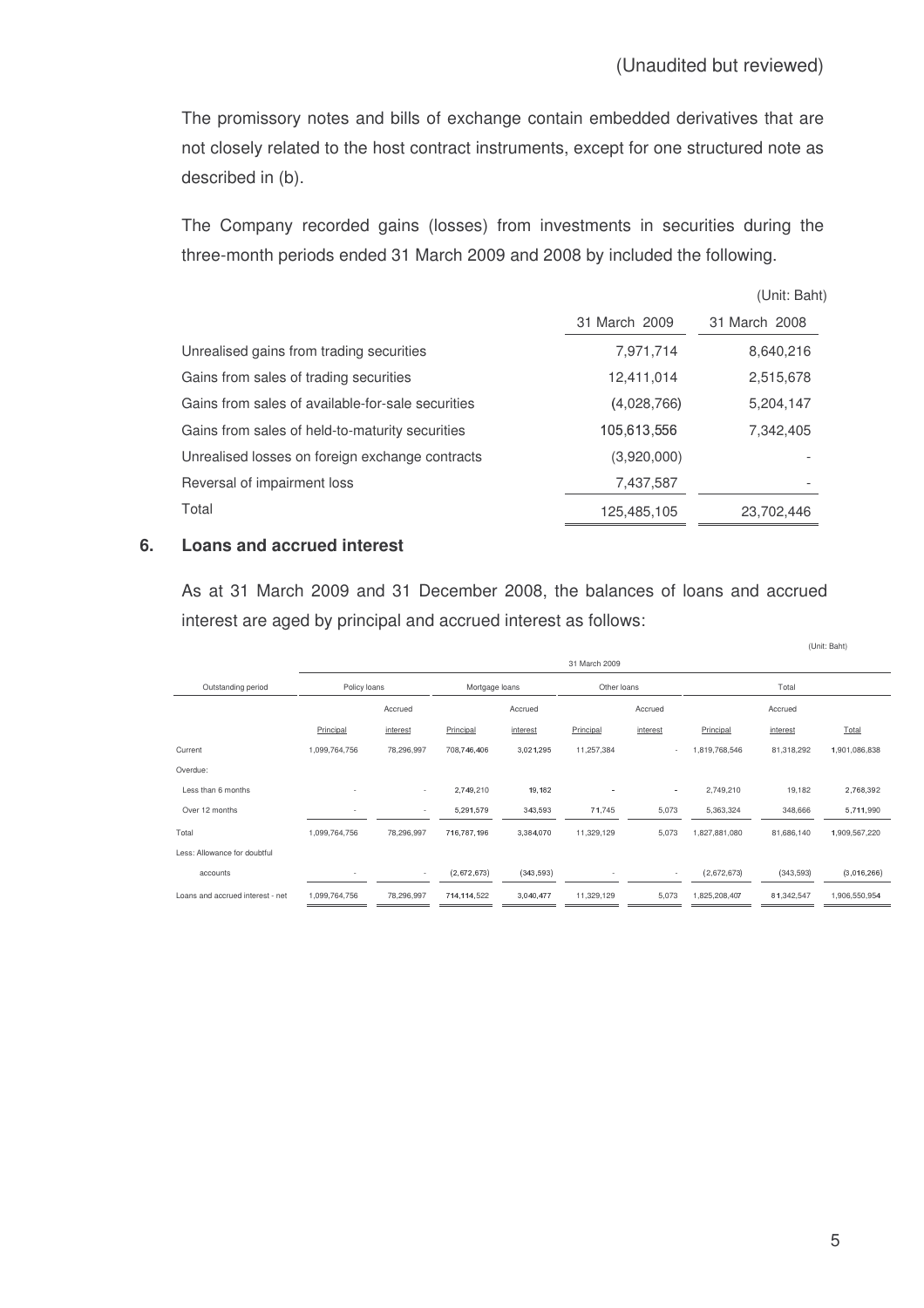(Unit: Baht)

|                                  |                          | 31 December 2008 |                |           |             |                          |               |            |               |
|----------------------------------|--------------------------|------------------|----------------|-----------|-------------|--------------------------|---------------|------------|---------------|
| Outstanding period               | Policy loans             |                  | Mortgage loans |           | Other loans |                          |               | Total      |               |
|                                  |                          | Accrued          |                | Accrued   |             | Accrued                  |               | Accrued    |               |
|                                  | Principal                | interest         | Principal      | interest  | Principal   | interest                 | Principal     | interest   | Total         |
| Current                          | 1,050,863,163            | 71,851,367       | 729,927,010    | 3,181,924 | 11,900,421  | $\overline{\phantom{a}}$ | 1,792,690,594 | 75,033,291 | 1,867,723,885 |
| Overdue:                         |                          |                  |                |           |             |                          |               |            |               |
| Less than 6 months               |                          | ٠                | 2,371,831      | 14,101    | ٠           | ٠                        | 2,371,831     | 14,101     | 2,385,932     |
| Over 12 months                   | ٠                        | ٠                | 5,942,338      | 370,810   | 107,693     | 6,491                    | 6,050,031     | 377,301    | 6,427,332     |
| Total                            | 1,050,863,163            | 71,851,367       | 738,241,179    | 3,566,835 | 12,008,114  | 6,491                    | 1,801,112,456 | 75,424,693 | 1,876,537,149 |
| Less: Allowance for doubtful     |                          |                  |                |           |             |                          |               |            |               |
| accounts                         | $\overline{\phantom{a}}$ | ٠                | (2,672,673)    | (343,593) |             | ٠                        | (2,672,673)   | (343,593)  | (3,016,266)   |
| Loans and accrued interest - net | 1,050,863,163            | 71,851,367       | 735,568,506    | 3,223,242 | 12,008,114  | 6,491                    | 1,798,439,783 | 75,081,100 | 1,873,520,883 |

Loans provided to employees are in accordance with employee's benefits plan under a credit line of Baht 100,000 or less for personal guarantee loans. In case of secured loans, the credit line is not to exceed 50 times the employee's salary. The interest rates for the loans charge at the rates of 6% and 5% per annum, respectively. As at 31 March 2009, loans to employees and agents totaled Baht 42.44 million (31 December 2008: Baht 41.61 million).

## **7. Related party transactions**

In considering each possible related party relationship, attention is directed to the substance of the relationship, and not merely the legal form.

The relationship between the Company and its related parties are summarized below:

| Name of related parties           | Type of business     | Relationship with the Company                          |  |  |
|-----------------------------------|----------------------|--------------------------------------------------------|--|--|
| Bangkok Bank Pcl.                 | <b>Banking</b>       | Shareholding and related by way of common<br>directors |  |  |
| Bangkok Insurance Pcl.            | Insurance            | Shareholding and related by way of common<br>directors |  |  |
| Thai Reinsurance Pcl.             | Insurance            | Related by way of common directors                     |  |  |
| Thaire Life Assurance Co., Ltd.   | Life assurance       | Subsidiary of Thai Reinsurance Pcl.                    |  |  |
| Sorachai Vivatn Co., Ltd.         | Property development | Related by way of common directors                     |  |  |
| Bumrungrad Hospital Pcl.          | Health care services | Related by way of common directors and                 |  |  |
|                                   |                      | shareholders                                           |  |  |
| The Phyathai 1 Hospital Co., Ltd. | Health care services | Related by way of common directors                     |  |  |
| The Phyathai 2 Hospital Co., Ltd. | Health care services | Related by way of common directors                     |  |  |
| The Phyathai 3 Hospital Co., Ltd. | Health care services | Related by way of common directors                     |  |  |
| Rajburi Sugar Co., Ltd.           | Industry             | Related by way of common directors                     |  |  |
| Narai Ruamphiphat Co., Ltd.       | Property development | Holding by an individual related to the major          |  |  |
|                                   |                      | shareholder of the Company                             |  |  |
| Bangkok Business Building (1987)  | Rental of assets     | Related by way of common directors and                 |  |  |
| Co., Ltd.                         |                      | shareholders                                           |  |  |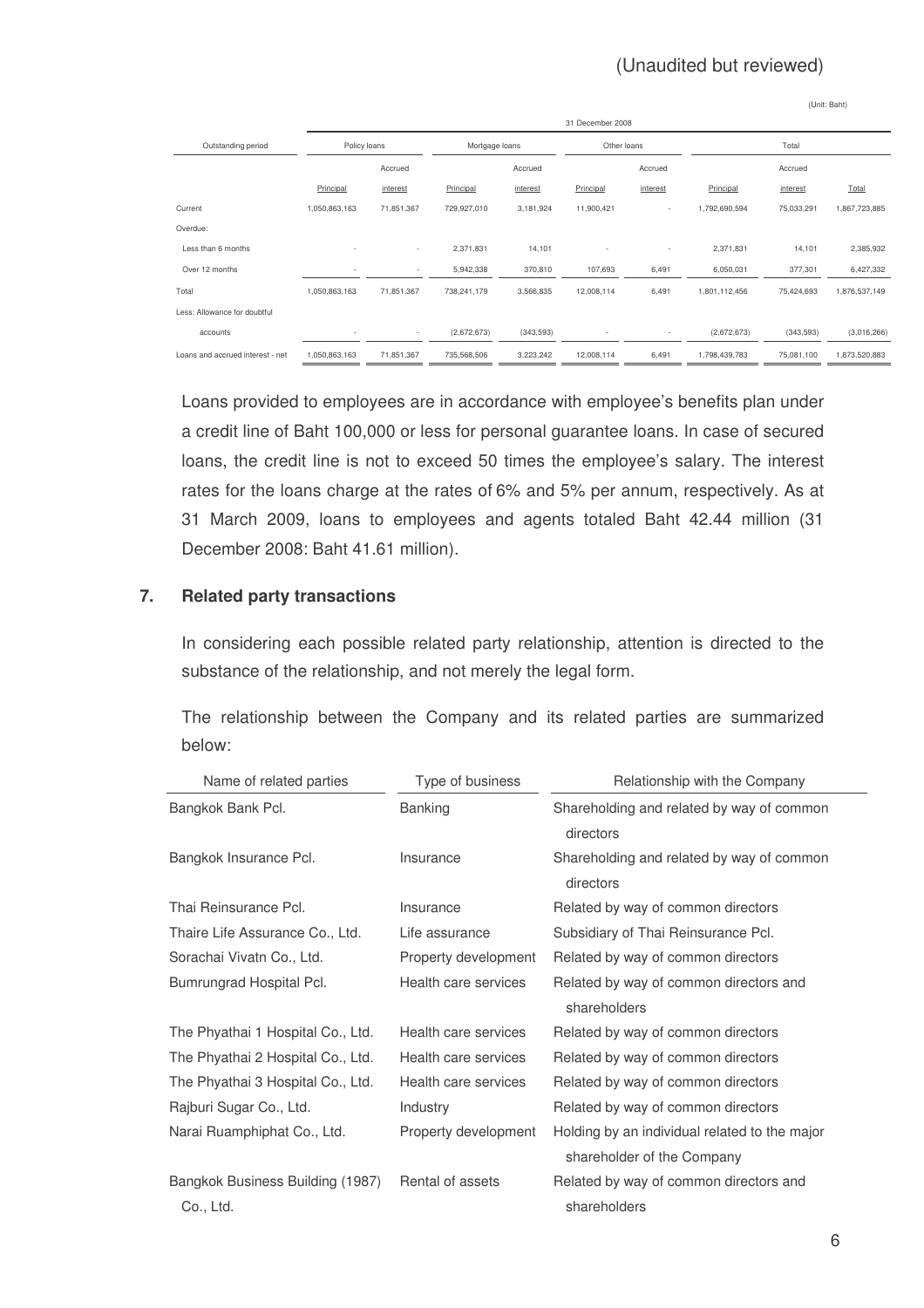| Name of related parties                 | Type of business     | Relationship with the Company                         |  |  |
|-----------------------------------------|----------------------|-------------------------------------------------------|--|--|
| Royal Cliff Beach Hotel Co., Ltd.       | Tourism & Leisure    | Holding by an individual related to a director of the |  |  |
|                                         |                      | Company                                               |  |  |
| Thai Rating and Information             | <b>Services</b>      | Shareholding and related by way of common             |  |  |
| Services Co., Ltd.                      |                      | directors                                             |  |  |
| Union Textile Industries Pcl.           | Industry             | Related by way of common shareholders                 |  |  |
| Bangkok Mitsubishi UFJ Lease            | Leasing              | Related by way of common directors                    |  |  |
| Co., Ltd.                               |                      |                                                       |  |  |
| Charoen Pokphand Foods Pcl.             | Agriculture          | Related by way of common directors                    |  |  |
| <b>TICON Industrial Connection Pcl.</b> | Property development | Holding by an individual related to the major         |  |  |
|                                         |                      | shareholder of the Company                            |  |  |
| BBL Asset Management Co., Ltd.          | Asset management     | Related by way of common directors and                |  |  |
|                                         |                      | shareholders                                          |  |  |
| Khun Panit Panyabordekul                | Agent                | Related by way of the Company's management            |  |  |

During the three-month periods ended 31 March 2009 and 2008, the Company had significant business transactions with its related parties. Such transactions, which have been concluded on commercial terms and bases agreed upon in the ordinary course business between the Company and those parties are as follows:

(Unit: Baht)

|                                      | For the three-month periods |            |                                                                                                        |  |  |
|--------------------------------------|-----------------------------|------------|--------------------------------------------------------------------------------------------------------|--|--|
|                                      | ended 31 March              |            | Pricing policy                                                                                         |  |  |
|                                      | 2009                        | 2008       |                                                                                                        |  |  |
| Premium written                      | 2,116,604                   | 2,006,271  | Normal commercial terms for underwriting                                                               |  |  |
| Premium cede                         | 675,797                     | 1,039,754  | Normal commercial terms for reinsurance<br>depending on type of insurance and<br>reinsurance contract  |  |  |
| Commission and<br>brokerage          | 282,628,483                 | 68,599,418 | At a mutually agreed percentage of<br>premium written                                                  |  |  |
| Claim payment and<br>diagnose charge | 17,350,435                  | 14,587,614 | Normal commercial terms for underwriting                                                               |  |  |
| Interest income -                    | 10,203,908                  | 4,488,911  | Same rates as those offered by financial                                                               |  |  |
| deposits at banks,                   |                             |            | institutions and related companies to                                                                  |  |  |
| promissory notes and<br>debentures   |                             |            | general customers                                                                                      |  |  |
| Interest income -                    | 2,609,057                   | 3,283,321  | Same rates as the Company charged to                                                                   |  |  |
| mortgage loans                       |                             |            | general borrowers who mortgage assets<br>as collateral                                                 |  |  |
| Dividend income                      | 6,169,360                   | 16,818,642 | The declared amount                                                                                    |  |  |
| Bank charges                         | 12,875,803                  | 10,455,088 | Same rates as those charged by financial<br>institutions and related companies to<br>general customers |  |  |
| Insurance premium                    | 502,931                     | 247,014    | Normal commercial terms for underwriting                                                               |  |  |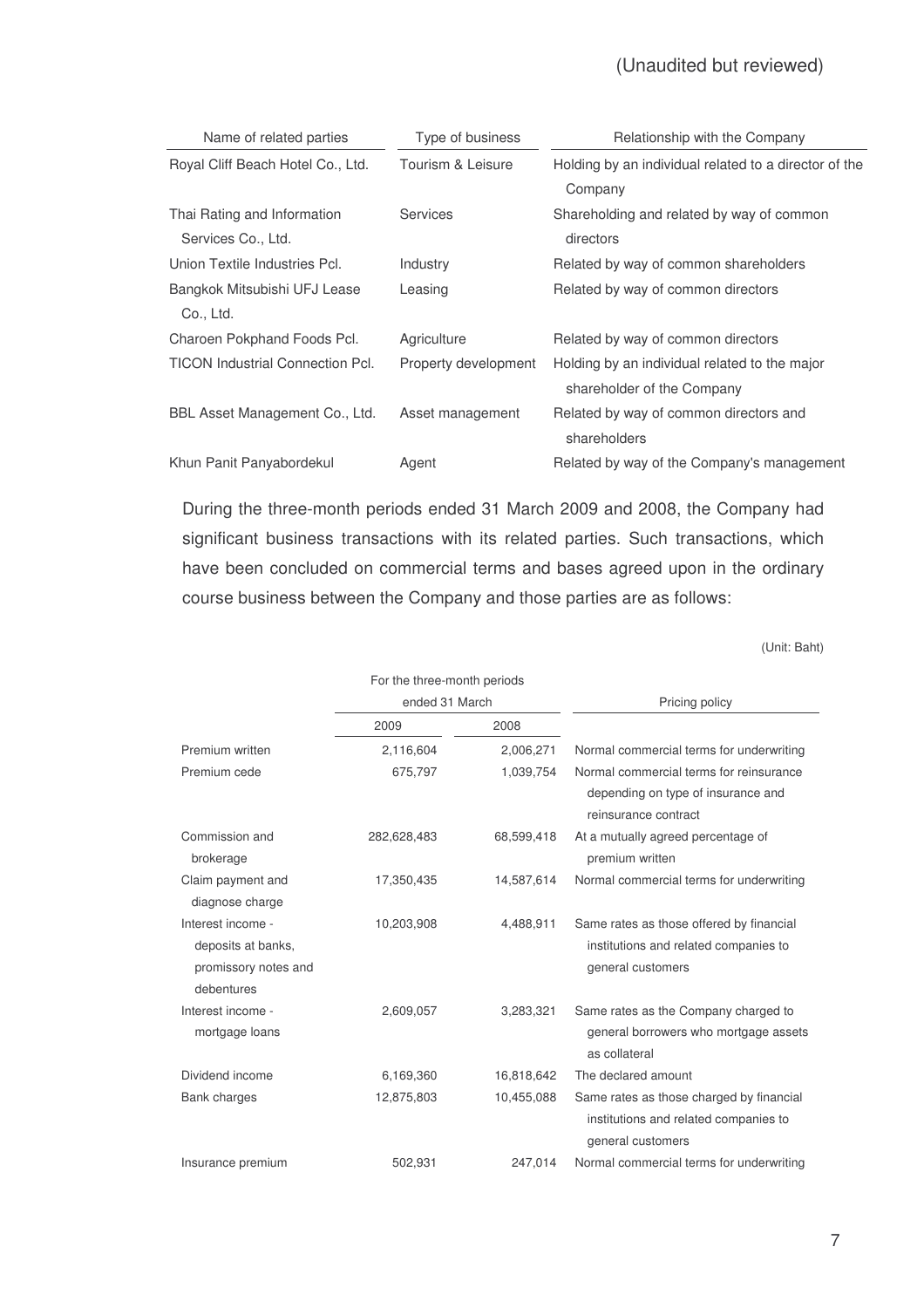(Unit: Baht)

|                                       | For the three-month periods |            |                                                                                                                                                                                                                                                                                                                                                                                                                                                                                                                                                        |  |  |
|---------------------------------------|-----------------------------|------------|--------------------------------------------------------------------------------------------------------------------------------------------------------------------------------------------------------------------------------------------------------------------------------------------------------------------------------------------------------------------------------------------------------------------------------------------------------------------------------------------------------------------------------------------------------|--|--|
|                                       | ended 31 March              |            | Pricing policy                                                                                                                                                                                                                                                                                                                                                                                                                                                                                                                                         |  |  |
|                                       | 2009                        | 2008       |                                                                                                                                                                                                                                                                                                                                                                                                                                                                                                                                                        |  |  |
| Building space rental<br>and services | 14,069,044                  | 13,427,036 | Head office building: Rental fee of<br>approximately Baht 90 per square meter<br>per month and service fee of Baht 20 per<br>square meter per month for long term<br>agreement and approximately Baht 44,<br>Baht 138 per square meter per month<br>and service fees approximately Baht 91,<br>Baht 307 per square meter per month.<br>Branch office buildings: Rental fees of<br>approximately Baht 100, Baht 150, Baht<br>188 and Baht 315 per square meter per<br>month and service fees of approximately<br>Baht 342 and Baht 200 per square meter |  |  |
|                                       |                             |            | per month.                                                                                                                                                                                                                                                                                                                                                                                                                                                                                                                                             |  |  |

For the three-month periods ended 31 March 2009 and 2008, the premium generated from the Bancassurance distribution channel represented approximately 46.08% and 19.33% of total net premium written.

The Company had the following significant balances of assets and liabilities with its related parties:

|                                         |               |             |                  | (Unit: Baht) |
|-----------------------------------------|---------------|-------------|------------------|--------------|
|                                         | 31 March 2009 |             | 31 December 2008 |              |
|                                         | Cost          | Fair value  | Cost             | Fair value   |
| Investments in listed stocks            |               |             |                  |              |
| Bangkok Bank Pcl.                       | 291,209,784   | 275,650,000 | 291,209,784      | 255,300,000  |
| Bangkok Insurance Pcl.                  | 49,866,522    | 84,860,600  | 49,866,522       | 84,406,800   |
| Thai Reinsurance Pcl.                   | 41,677,975    | 73,694,234  | 41,677,975       | 86,449,005   |
| Bumrungrad Hospital Pcl.                | 10,000,000    | 35,800,000  | 10,000,000       | 42,000,000   |
| Union Textile Industries Pcl.           | 166,700       | 166,700     | 166,700          | 166,700      |
| <b>TICON Industrial Connection Pcl.</b> | 98,759,043    | 36,919,680  | 98,759,043       | 37,908,600   |
|                                         | 491,680,024   | 507,091,214 | 491,680,024      | 506,231,105  |
| Investments in non-listed stocks        |               |             |                  |              |
| Thai Rating and Information Services    |               |             |                  |              |
| Co., Ltd.                               | 1,000,000     |             | 1,000,000        |              |
| BBL Asset Management Co., Ltd.          | 10,000,000    |             | 10,000,000       |              |
|                                         | 11,000,000    |             | 11,000,000       |              |
|                                         |               |             |                  |              |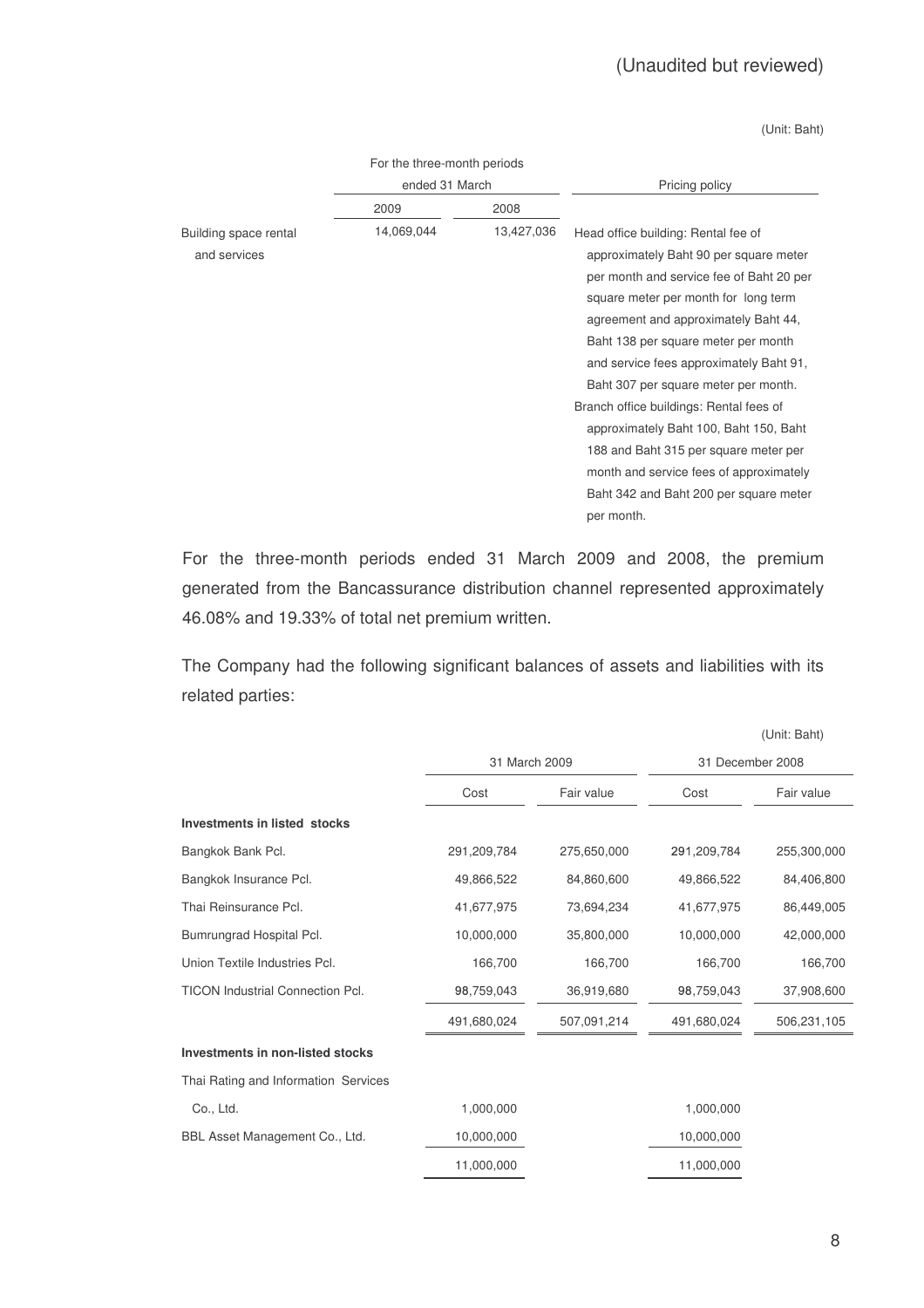|                                                                            |               |            |             |             |        | (Unit: Baht)     |
|----------------------------------------------------------------------------|---------------|------------|-------------|-------------|--------|------------------|
|                                                                            | 31 March 2009 |            |             |             |        | 31 December 2008 |
|                                                                            | Cost          | Fair value |             | Cost        |        | Fair value       |
| Investments in securities - warrants                                       |               |            |             |             |        |                  |
| <b>TICON Industrial Connection Pcl.</b>                                    |               |            | 681,256     |             |        |                  |
| Investments in securities - unit trust                                     |               |            |             |             |        |                  |
| <b>TICON Property Fund</b>                                                 | 573,716,382   |            | 449,248,000 | 573,716,382 |        | 561,560,000      |
| Investments in securities - debenture                                      |               |            |             |             |        |                  |
| Charoen Pokphand Foods Pcl.                                                | 150,000,000   |            |             | 150,000,000 |        |                  |
| Investments in securities - note                                           |               |            |             |             |        |                  |
| Bangkok Bank Pcl.                                                          | 600,000,000   |            |             | 500,000,000 |        |                  |
|                                                                            |               |            |             |             |        |                  |
|                                                                            |               |            |             |             |        | (Unit: Baht)     |
|                                                                            |               |            |             | 31 March    |        | 31 December      |
|                                                                            |               |            |             | 2009        |        | 2008             |
| <b>Deposits at financial institution</b>                                   |               |            |             |             |        |                  |
| Bangkok Bank Pcl.                                                          |               |            | 928,210,792 |             |        | 330,625,505      |
| <b>Mortgage loans</b>                                                      |               |            |             |             |        |                  |
| Sorachai Vivatn Co., Ltd.                                                  |               |            | 143,474,220 |             |        | 156,220,800      |
| Prepaid office rental (including in other assets)                          |               |            |             |             |        |                  |
| Narai Ruamphiphat Co., Ltd.                                                |               |            | 137,667,528 |             |        | 140,615,873      |
| Claim payables (including in unpaid policy benefits)                       |               |            |             |             |        |                  |
| Bumrungrad Hospital Pcl.                                                   |               |            |             | 3,182,048   |        | 3,145,197        |
| The Phyathai 1 Hospital Co., Ltd.                                          |               |            |             | 1,920,456   |        | 2,295,568        |
| The Phyathai 2 Hospital Co., Ltd.                                          |               |            |             | 4,055,896   |        | 3,865,028        |
| The Phyathai 3 Hospital Co., Ltd.                                          |               |            | 2,280,836   |             |        | 2,239,078        |
|                                                                            |               |            | 11,439,236  |             |        | 11,544,871       |
| Due to reinsurer                                                           |               |            |             |             |        |                  |
| Thaire Life Assurance Co., Ltd.                                            |               |            |             | 1,653,604   |        | 2,029,317        |
| Accrued commission and brokerage expenses (including in other liabilities) |               |            |             |             |        |                  |
| Bangkok Bank Pcl.                                                          |               |            | 129,512,433 |             |        | 90,618,388       |
| Accrued office rental and services charge (including in other liabilities) |               |            |             |             |        |                  |
| Bangkok Insurance Pcl.                                                     |               |            |             | 74,902      |        | 36,491           |
| Sorachai Vivatn Co., Ltd.                                                  |               |            |             | 235         |        | 705              |
| Rajburi Sugar Co., Ltd.                                                    |               |            |             | 61,750      |        | 66,764           |
| Narai Ruamphiphat Co., Ltd.                                                |               |            |             | 23,053      |        | 66,494           |
| Bangkok Business Building (1987) Co., Ltd.                                 |               |            | 103,555     |             | 62,337 |                  |
| Bumrungrad Hospital Pcl.                                                   |               |            |             | 127,410     |        | 346,143          |
| The Phayathai 1 Hospital Co., Ltd.                                         |               |            | 460,512     |             | 89,100 |                  |
| The Phayathai 2 Hospital Co., Ltd.                                         |               |            |             |             | 81,200 |                  |
| The Phayathai 3 Hospital Co., Ltd.                                         |               |            |             |             |        | 266,340          |
|                                                                            |               |            |             | 851,417     |        | 1,015,574        |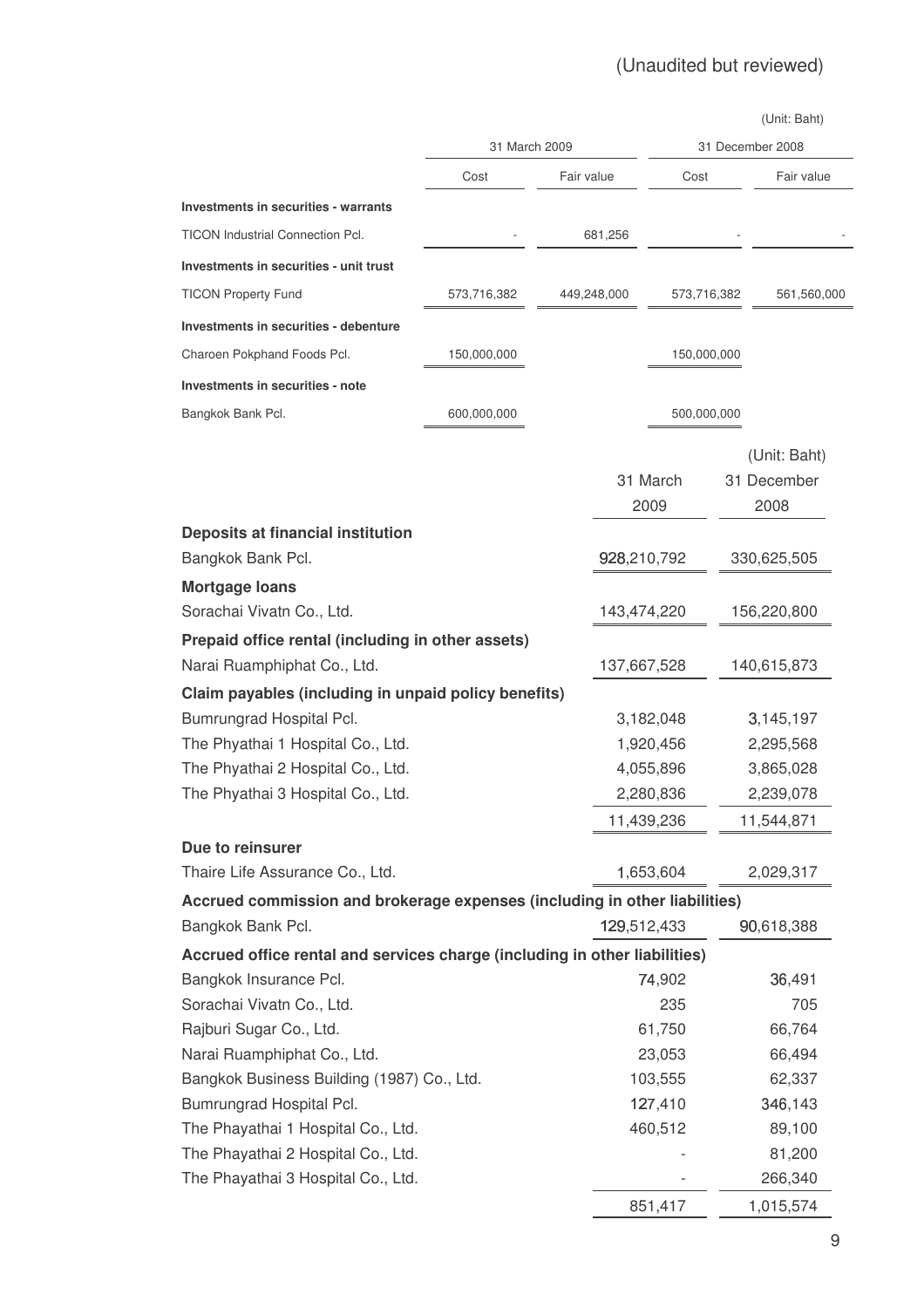# **Directors and management's remuneration**

During the three-month period ended 31 March 2009, the Company paid salaries, bonuses, meeting allowances, contributions to the provident fund and others to its directors and management totaling Baht 4.16 million (2008: Baht 3.79 million).

In addition, in 2007 the Company has allocated 20 warrants to its employees without charge. The detail of the warrants are presented in Note 15 to the financial statements.

# **8. Cash and cash equivalents**

Cash and cash equivalents as reflected in the statements of cash flows consist of the followings:

|                                                   |                 | (Unit: Baht)    |
|---------------------------------------------------|-----------------|-----------------|
|                                                   | 31 March 2009   | 31 March 2008   |
| Cash                                              | 3,037,957       | 4,149,832       |
| Deposits at banks with no fixed maturity date     | 344,218,261     | 207,007,216     |
| Deposits at banks with fixed maturity date and    |                 |                 |
| negotiable certificates of deposits               | 3,310,000,000   | 555,000,000     |
| Total cash and deposits at financial institutions | 3,657,256,218   | 766,157,048     |
| Treasury bills and notes                          | 4,762,727,450   | 4,058,365,544   |
| Less: Deposits at financial institutions treasury |                 |                 |
| bills and notes with maturity                     |                 |                 |
| of more than 3 months                             | (6,653,519,219) | (4,603,365,544) |
| Cash and cash equivalents                         | 1,766,464,449   | 221, 157, 048   |

# **9. Premises and equipment**

Movements of premises and equipment account during the three-month period ended 31 March 2009 are summarised below.

|                                                           | (Unit: Baht)   |
|-----------------------------------------------------------|----------------|
| Net book value as at 1 January 2009                       | 324,608,143    |
| Acquisitions during period - at cost                      | 9,581,479      |
| Disposals during period - net book value at disposal date | (24, 281)      |
| Depreciation for period                                   | (13, 553, 995) |
| Net book value as at 31 March 2009                        | 320,611,346    |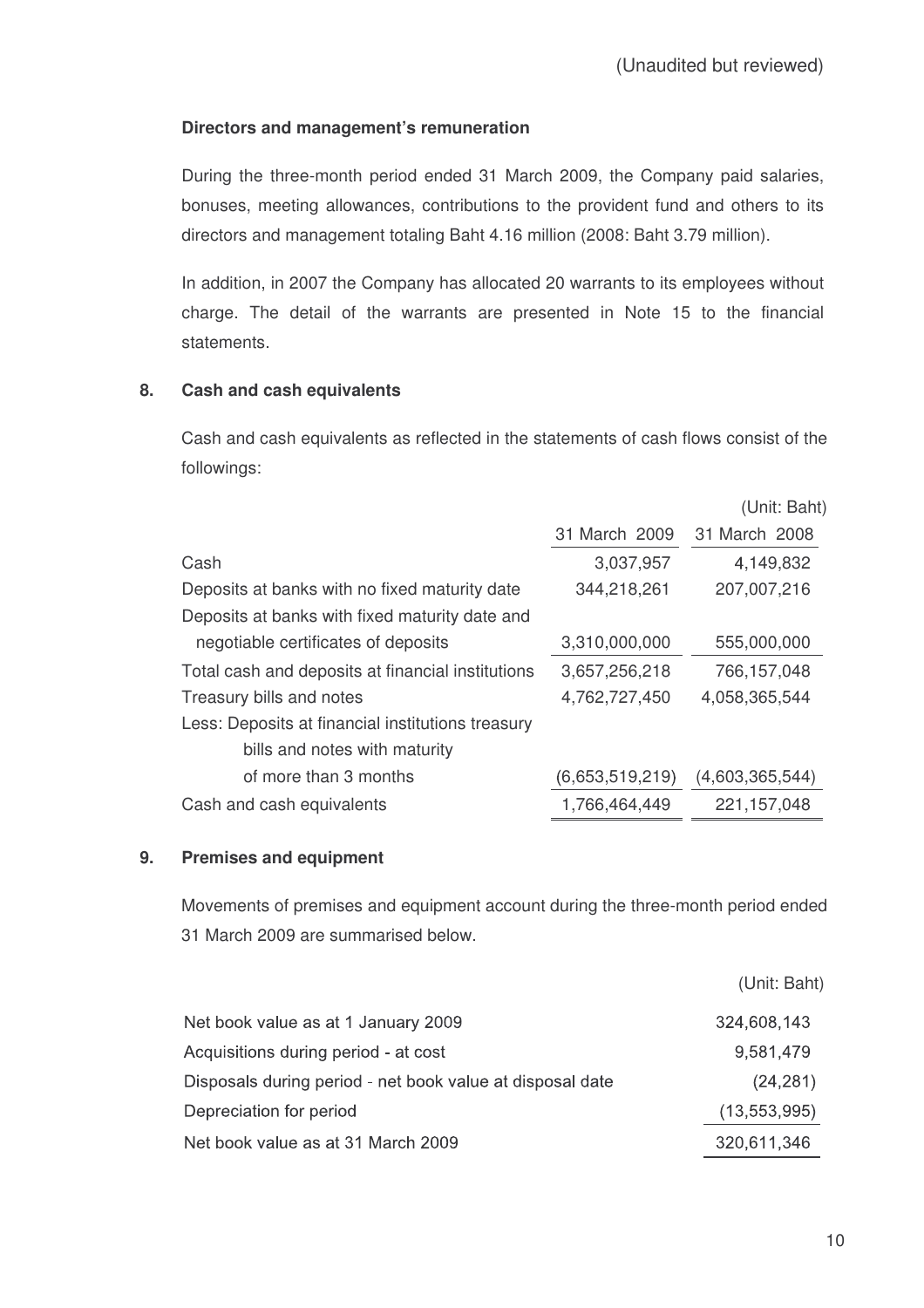# **10. Premium due and uncollected**

The balances of premium due and uncollected are classified in relation to the grace period granted on the condition of the policy, as follows:

|                                   | 31 March 2009 | 31 December 2008 |
|-----------------------------------|---------------|------------------|
| Grace period not exceeded         | 1,217,768,506 | 1,107,533,488    |
| Grace period exceeded             | 17,496,018    | 13,342,113       |
| Total premium due and uncollected | 1,235,264,524 | 1,120,875,601    |

#### **11 Other assets**

(Unit: Baht)

|                                              | 31 March 2009 | 31 December 2008 |
|----------------------------------------------|---------------|------------------|
| Prepaid rental expenses                      | 137,667,528   | 140,615,873      |
| Account receivable from sales of investments | 12,645,349    | 7,234,646        |
| Prepaid expenses                             | 19,054,954    | 20,340,516       |
| <b>Deposits</b>                              | 18,010,223    | 19,032,376       |
| <b>Others</b>                                | 20,045,087    | 18,019,775       |
| Total                                        | 207,423,141   | 205,243,186      |

#### **12. Other liabilities**

(Unit: Baht)

|                                                   | 31 March 2009 | 31 December 2008 |
|---------------------------------------------------|---------------|------------------|
| Accrued commission expenses                       | 404,898,627   | 403,511,371      |
| Accrued expenses                                  | 231,369,685   | 132,441,605      |
| Withholding tax payable                           | 9,536,280     | 25,322,248       |
| Premium received for policies not yet approved    | 341,197,709   | 53,248,871       |
| Amounts received awaiting transfer                | 272,125,136   | 78,764,294       |
| Unpaid benefits to life policies exempted premium | 82,421,160    | 80,818,346       |
| Forward contracts payables                        | 28,243,300    | 26,575,250       |
| <b>Others</b>                                     | 44,285,330    | 46,412,663       |
| Total                                             | 1,414,077,227 | 847,094,648      |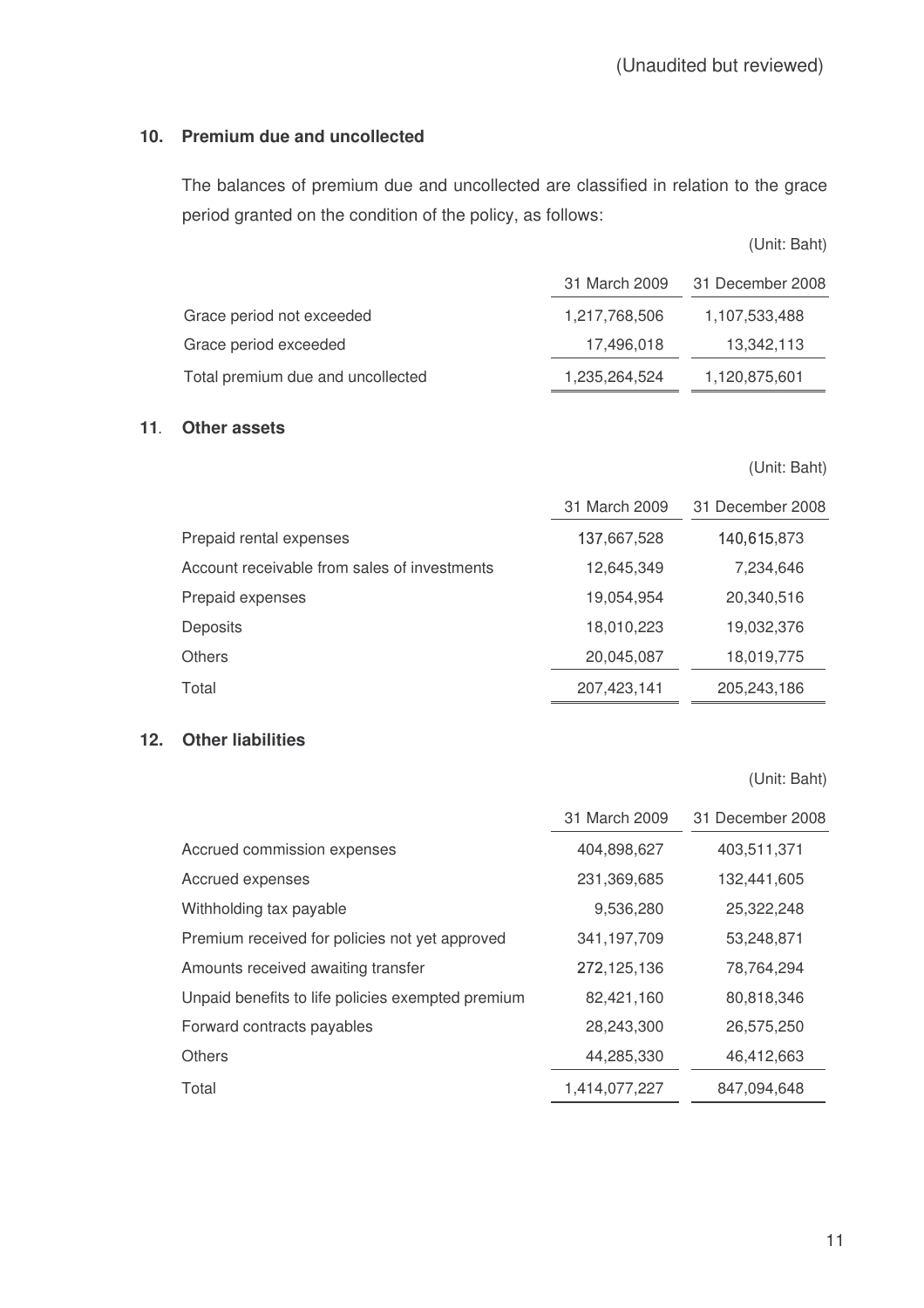## **13. Assets pledged with registrar**

As at 31 March 2009 and 31 December 2008, the following assets have been pledged with the Registar of the Office of Insurance Commission in accordance with the Life Assurance Act.

(Unit: Baht)

|                        | 31 March 2009 | 31 December 2008 |
|------------------------|---------------|------------------|
| State enterprise bonds | 20.000.000    | 20.000.000       |

#### **14. Assets reserve with registrar**

As at 31 March 2009 and 31 December 2008, the following assets have been pledged as life assurance policy reserve with the Registar of the Office of Insurance Commission in accordance with the Life Assurance Act.

(Unit: Baht)

|                        | 31 March 2009 | 31 December 2008 |
|------------------------|---------------|------------------|
| Government bonds       | 3,603,815,978 | 3,605,788,757    |
| State enterprise bonds | 4,853,474,077 | 4,854,511,383    |
| Total                  | 8,457,290,055 | 8,460,300,140    |

#### **15. Warrants**

- **15.1** On 23 November 2007, the Extraordinary General Meeting No. 2 of the Company's shareholders passed a resolution approving the issuance of 20 million registered and non-transferrable warrants to subscribe to the Company's ordinary shares, to be allotted to employees. These warrants expire 5 years from the issue date or on the termination date of employment, if earlier. The exercise ratio is 1 warrant to 1 new ordinary share and the exercise price is the public offering price or the approximate trading price on the Stock Exchange of Thailand (SET) if the allocation to employees takes place after the Company is listed on the SET. Employees can exercise their rights for the first time 3 years after the subscription date.
- **15.2** On 29 May 2008, the Executive Board of Directors of the Company passed the resolution approving the offer of 11.5 million warrants to management-level employees. There are 8.5 million warrants that remain unallocated.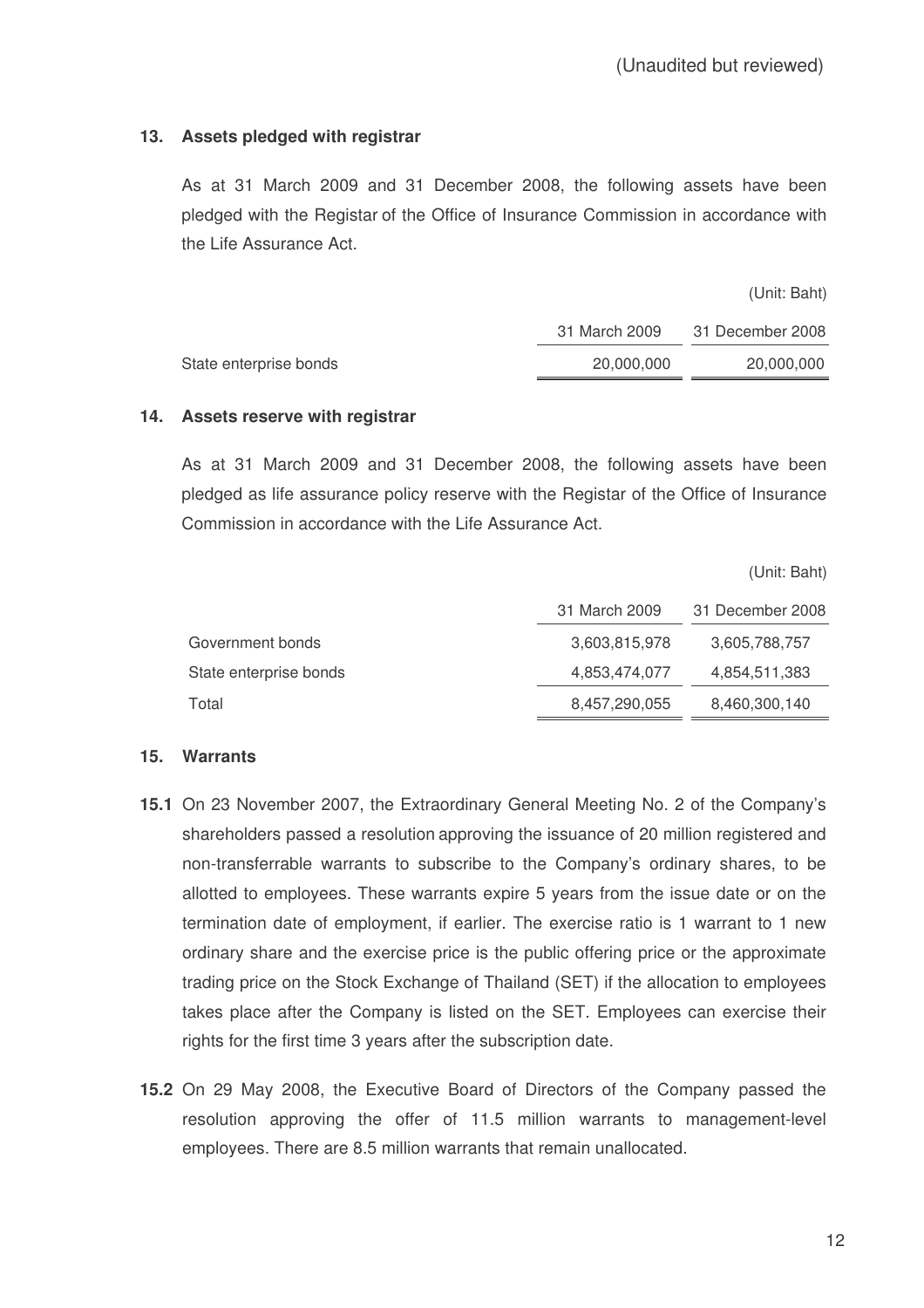**15.3** On 14 August 2008, the Board of Directors of the Company passed the resolution approving the revision of the detail of warrant which allotted to employees from "the exercise price is the public offering price or the approximate trading price on the SET" to "the exercise price is the public offering price".

#### **16. Statutory reserve**

Pursuant to Section 116 of the Public Limited Companies Act B.E. 2535, the Company is required to set aside to a statutory reserve at least 5% of its net income after deducting accumulated deficit brought forward (if any), until the reserve reaches 10% of the registered capital. The statutory reserve is not available for dividend distribution.

During the year 2009, the Company transferred net income amounting to Baht 27.82 million (2008: Baht 10.25 million) to the statutory reserve.

# **17. Commitments**

The Company has entered into several lease agreements in respect of the lease of office building space, motor vehicles and equipments. The terms of the agreements are generally between 3 and 24 years for lease of building space and are generally between 1 and 5 years for lease of motor vehicles and equipments. Operating lease agreements can not be cancelled.

As at 31 March 2009, the Company has outstanding commitments as follows:

(Unit: Million Baht)

|                            | Pay within |               |              |        |
|----------------------------|------------|---------------|--------------|--------|
|                            | 1 year     | $2 - 5$ years | Over 5 years | Total  |
| Operating lease agreements | 24.54      | 28.88         | 6.42         | 59.84  |
| Services agreements        | 30.58      | 46.39         | 21.36        | 98.33  |
| Total                      | 55.12      | 75.27         | 27.78        | 158.17 |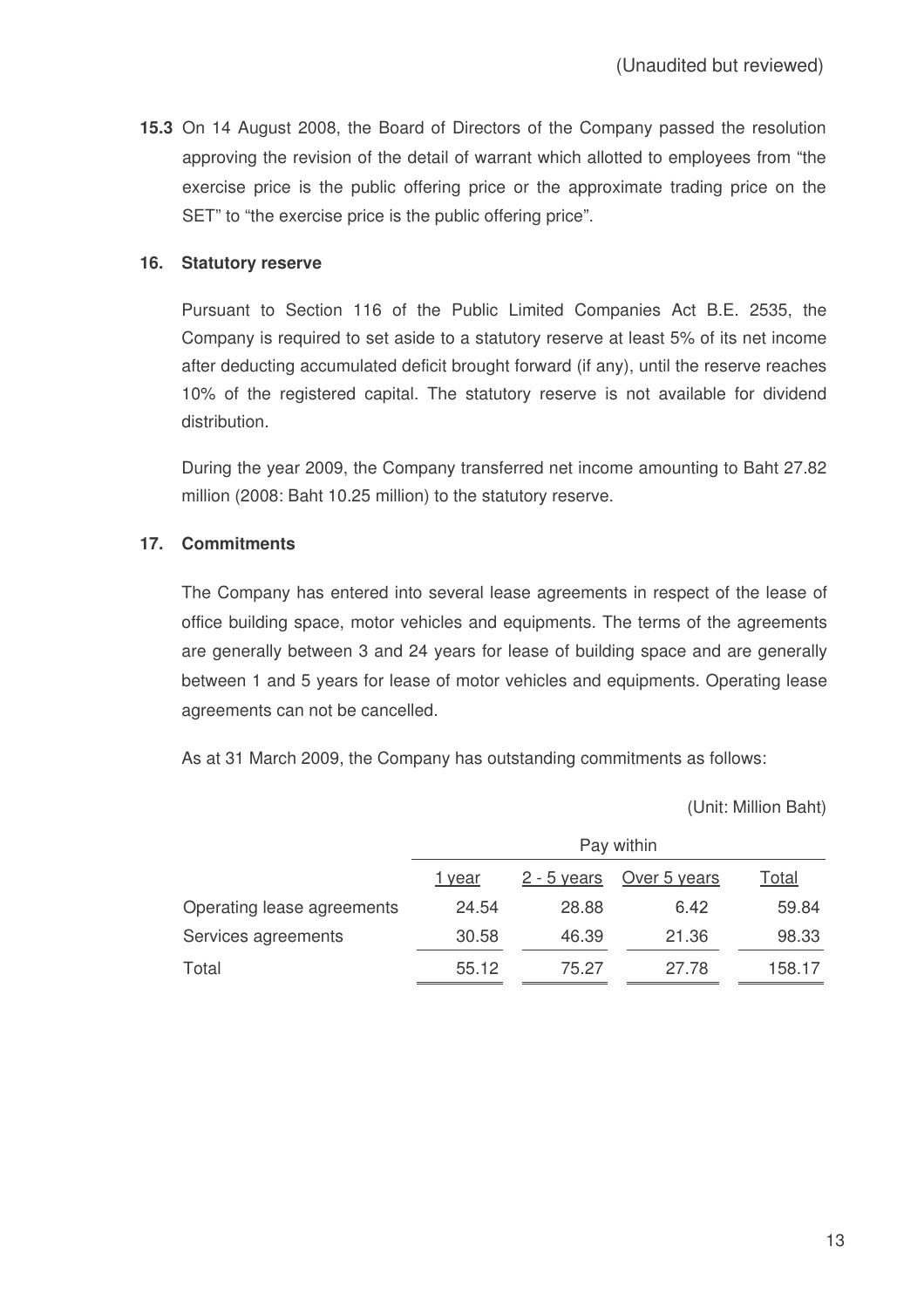As at 31 December 2008, the Company has outstanding commitments as follows:

(Unit: Million Baht)

|                            | Pay within    |               |         |              |
|----------------------------|---------------|---------------|---------|--------------|
|                            | <u>1 year</u> | $2 - 5$ years | 5 years | <u>Total</u> |
| Operating lease agreements | 23.81         | 29.45         | 6.65    | 59.91        |
| Services agreements        | 28.98         | 48.63         | 21.94   | 99.55        |
| Total                      | 52.79         | 78.08         | 28.59   | 159.46       |

#### **18. Contingent liabilities**

As at 31 March 2009, the Company has been sued for damaged totaling approximately Baht 22.09 million (31 December 2008: 21.86 million) as insurer. The outcomes of these causes have not yet been finalized

## **19. Financial information by segment**

The Company's operations involve a single industry segment in life insurance and are carried on in the single geographic area in Thailand. As a result, all of the revenues, operating profits and assets as reflected in these financial statements pertain to the aforementioned industry segment and geographic area.

# **20. Financial instruments**

# **20.1 Financial risk management**

The Company's financial instruments principally comprise cash and deposits at financial institutions, investments in securities, loans, premium due and uncollected, accrued investment income, unpaid policy benefit, amounts due to reinsurers. The financial risks associated with these financial instruments and how they are managed is described below.

# **Credit risk**

Concentrations of the credit risk with respect to loans and premiums due and uncollected are insignificant due to the large number of customers comprising the customer base and their dispersion across different industries and geographic regions in Thailand. The maximum exposure to credit risk is the book value of assets as presented in balance sheet.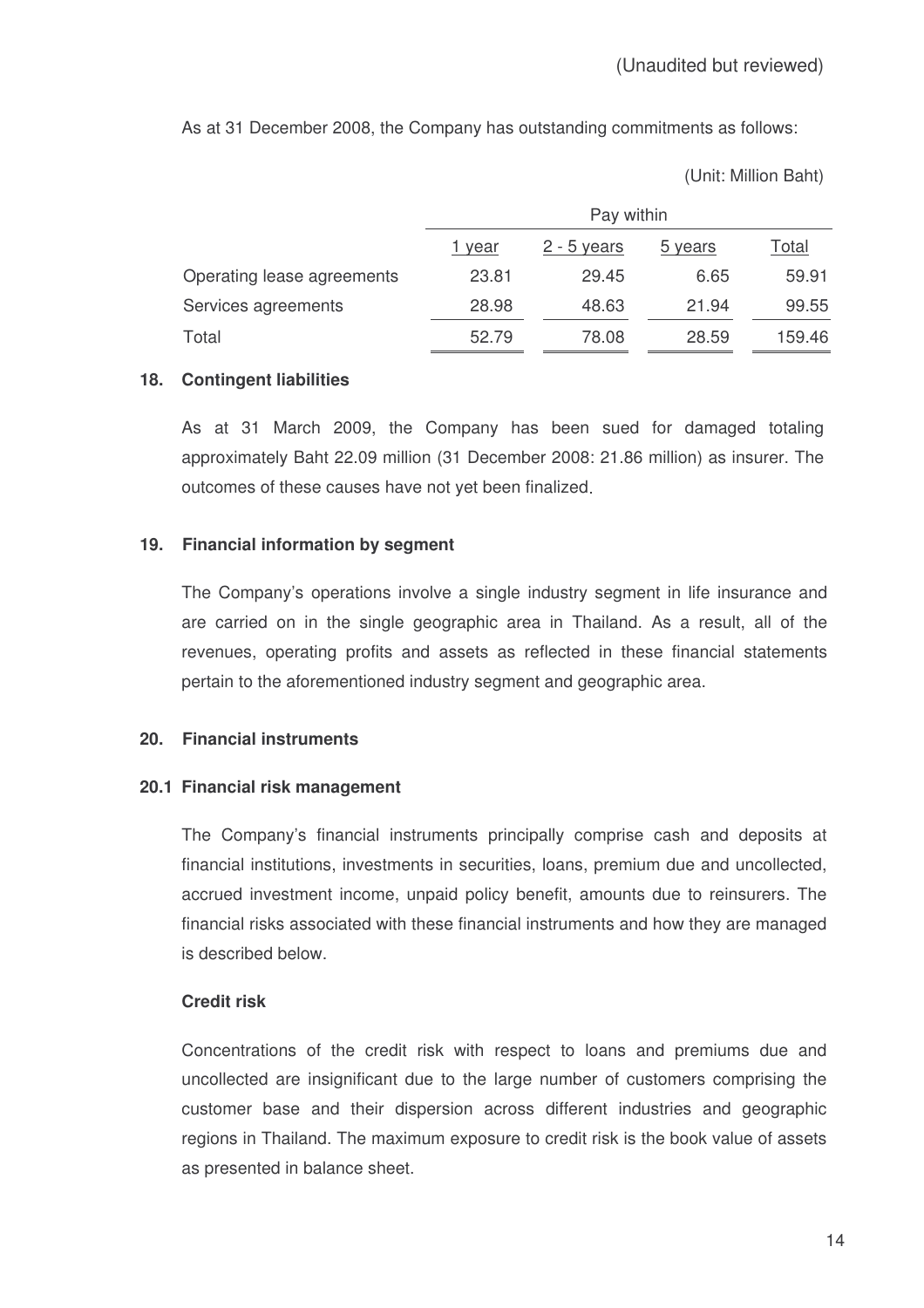There is insignificant risk from policy loans since the sum that the Company has lent to insured parties is less than cash value of their policies with the Company. The maximum value of the risk arising from secured loans is the amount of the loan less the value which the Company is able to derive from the assets placed as collateral.

#### **Interest rate risk**

The Company's exposure to interest rate risk relates primarily to its deposits at financial institutions, investments in securities and loans. However, since most of the Company's financial assets bear fixed interest rates which are close to the market rate, the Company does not use derivatives to manage its interest rate risk.

Significant financial assets as at 31 March 2009 classified by type of interest rates are summarized in the table below.

(Unit: Baht)

|                                    | Balance as at 31 March 2009 |                        |                     |
|------------------------------------|-----------------------------|------------------------|---------------------|
|                                    | No interest                 | Floating interest rate | Fixed interest rate |
| Deposits at financial institutions | 150,638,826                 | 196,617,392            | 3,310,000,000       |
| Investments in securities - net    |                             |                        |                     |
| <b>Bonds</b>                       |                             |                        | 30,442,807,633      |
| <b>Treasury bills</b>              |                             |                        | 1,469,751,449       |
| <b>Notes</b>                       |                             |                        | 3,292,976,001       |
| <b>Debentures</b>                  |                             | 202,575,470            | 7,136,566,635       |
| Loans - net                        |                             | 34,466,497             | 1,790,741,910       |
| Total                              | 150,638,826                 | 433,659,359            | 47,442,843,628      |

Financial assets that carry fixed interest rates further classified based on the maturity date, or the repricing date if this occurs before the maturity date.

|                                    |               |               |                   |                | (Unit: Baht)  |
|------------------------------------|---------------|---------------|-------------------|----------------|---------------|
|                                    | Within        |               |                   |                | Average       |
|                                    | 1 year        | $2 - 5$ years | Over 5 years      | Total          | interest rate |
|                                    |               |               |                   |                | $(\%$ p.a.)   |
| Deposits at financial institutions | 3,010,000,000 |               | 300,000,000       | 3,310,000,000  | 3.04          |
| Investments in securities - net    |               |               |                   |                |               |
| <b>Bonds</b>                       | 1,610,669,826 | 5,653,045,704 | 23,179,092,103    | 30,442,807,633 | 5.22          |
| <b>Treasury bills</b>              | 1,469,751,449 |               | ۰                 | 1,469,751,449  | 1.41          |
| <b>Notes</b>                       | 1,432,338,022 | 490,637,979   | 1,370,000,000     | 3,292,976,001  | 4.07          |
| <b>Debentures</b>                  | 263, 185, 434 | 1,354,658,354 | 5,518,722,847     | 7,136,566,635  | 5.85          |
| Loans - net                        | 746,394       | 15,332,603    | 1,774,662,913     | 1,790,741,910  | $6.88 - 8.00$ |
| Total                              | 7,786,691,125 | 7,513,674,640 | 32, 142, 477, 863 | 47,442,843,628 |               |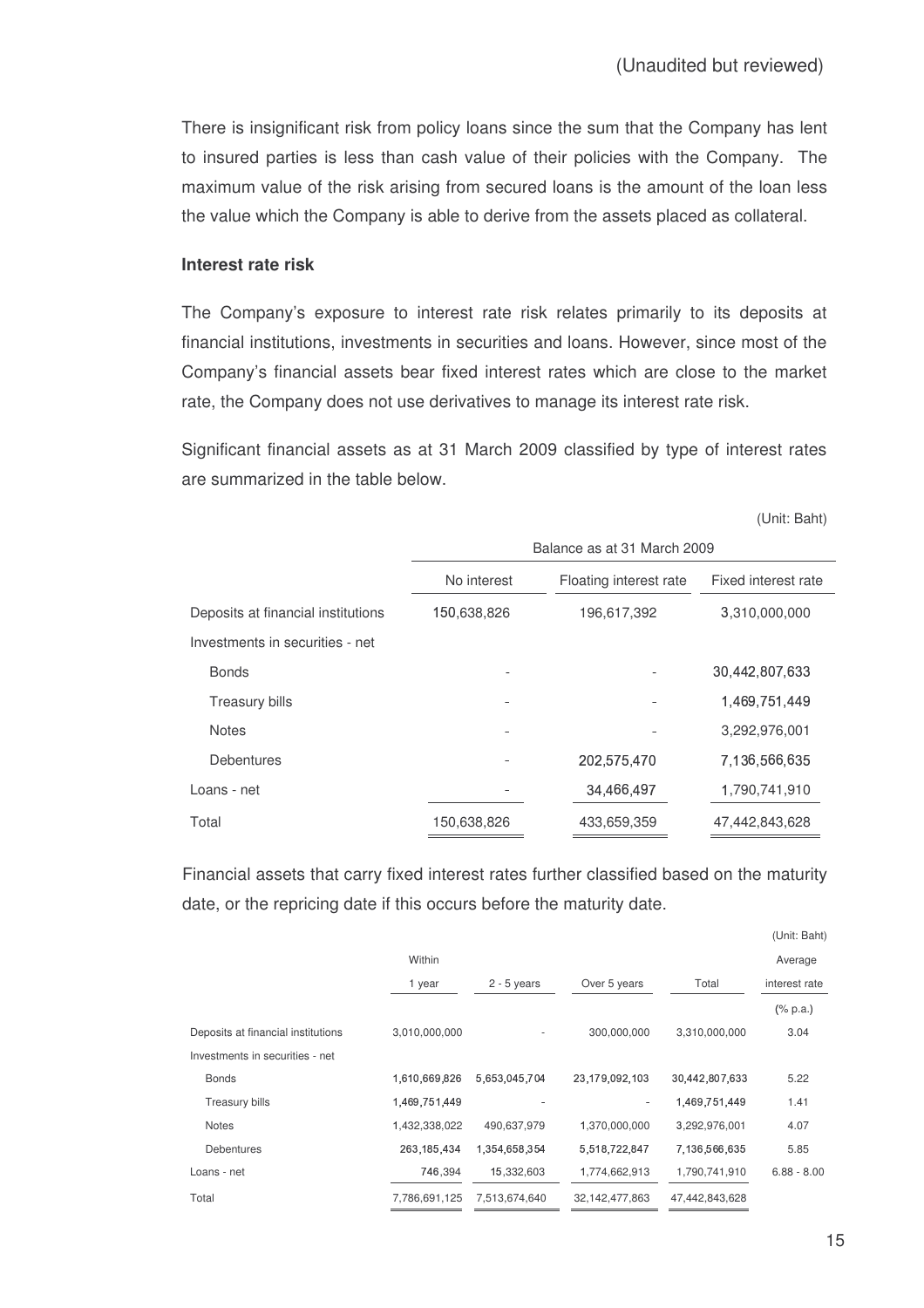# **Foreign currency risk**

The Company's significant exposure to foreign currency risk is in respect of its investments in bonds and unit trusts which are denominated in foreign currencies and reinsurance with foreign reinsurers. The Company utilises forward exchange contracts to manage the risk.

As at 31 March 2009, the balances of financial assets denominated in foreign currencies are summarised below.

|                  |                         | Average exchange rate              |
|------------------|-------------------------|------------------------------------|
|                  |                         | as at 31 March 2009                |
| Foreign currency | <b>Financial assets</b> | (Baht per 1 foreign currency unit) |
|                  | (Million)               |                                    |
| US dollar        | 67.50                   | 35.39                              |

Foreign exchange contracts outstanding at 31 March 2009 are summarized below.

|                  |               | Contractual exchange rate bought   |
|------------------|---------------|------------------------------------|
| Foreign currency | Bought amount | (Baht per 1 foreign currency unit) |
|                  | (Million)     |                                    |
| US dollar        | 67.50         | $33.27 - 41.00$                    |

# **20.2 Fair value**

A fair value is the amount for which an asset can be exchanged or a liability settled between knowledgeable, willing parties in an arm's length transaction. The fair value is determined by depending on the nature of the instrument.

The fair value is determined by reference to the market price of the financial instrument or by using an appropriate valuation technique, depending on the nature of the instrument.

The following methods and assumptions were used by the Company in estimating the fair values of financial instruments:

#### **Investments in securities**

The fair values of listed securities are based on their quoted market prices.

The fair values of other securities cannot be properly calculated, and therefore no disclosure is made.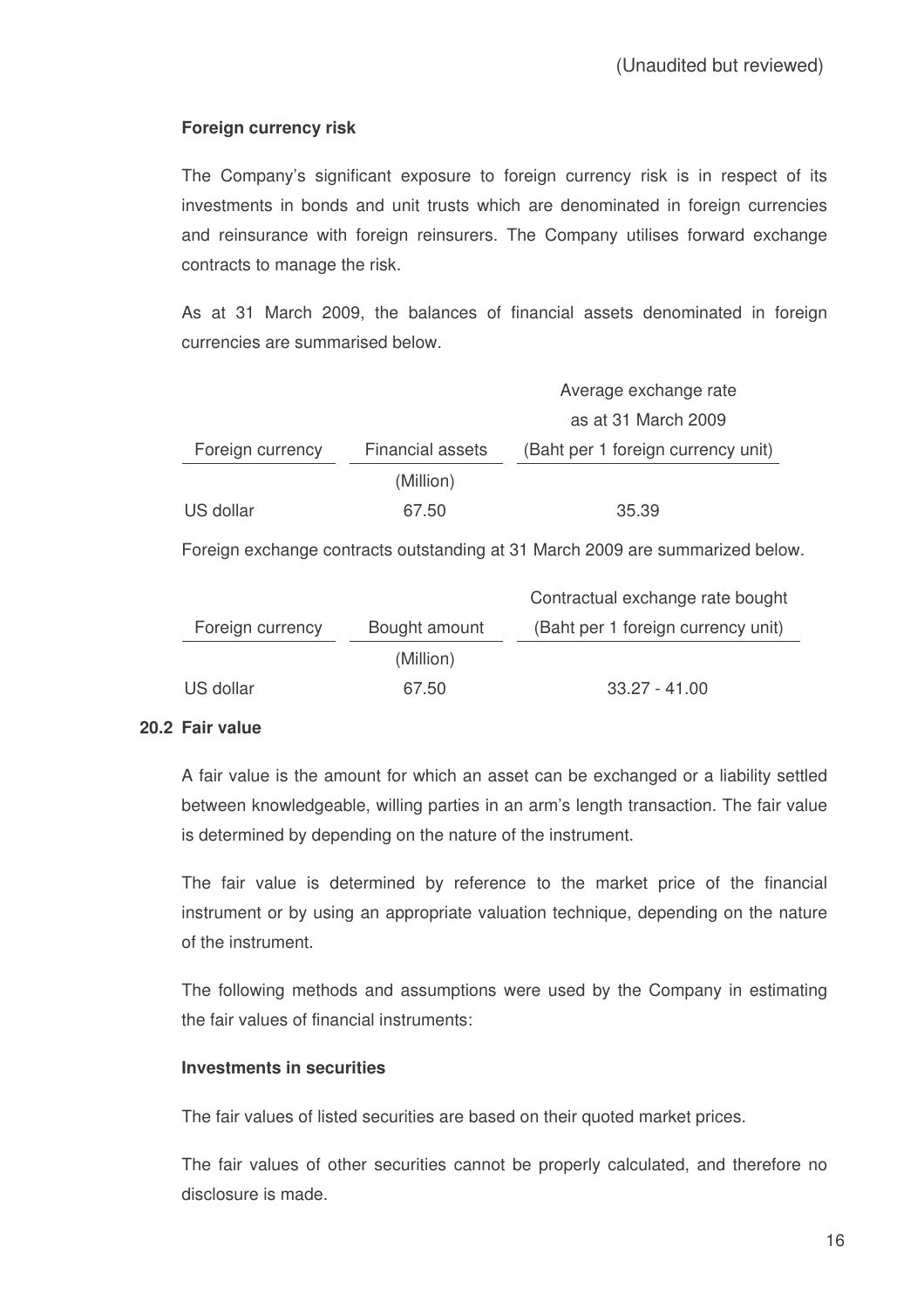The fair values of deposits at financial institutions, bonds, debentures and notes with maturity periods of less than 90 days are based on their carrying values. For those with maturity periods longer than 90 days, fair values are estimated using a discounted cash flow analysis based on the current interest rate and the remaining period to maturity.

The fair value of debt securities in the form of embedded derivatives are based on the calculations made by the issuers.

## **Policy loans**

The fair value of policy loan is based on the amount presented in the balance sheet.

As at 31 March 2009, the aggregate carrying values of the Company's financial instruments which are significantly different from their aggregate fair values can be defined as follows:

Unit: Baht

|                                         | Carrying value | Fair value              |
|-----------------------------------------|----------------|-------------------------|
| <b>Held-to-maturity debt securities</b> |                |                         |
| Bonds - net                             | 29,107,884,375 | 32,028,194,892          |
| <b>Treasury bills</b>                   | 1,469,751,449  | 1,470,559,899           |
| Debenture - net                         | 7,231,167,020  | 7,352,705,461           |
| Investments in notes in Note 5 (a)      |                |                         |
| (exclusion of put option)               | 700,000,000    | 712,120,550             |
| Investments in notes in Note 5 (b)      | 670,000,000    | 1,010,367,193           |
| Promissory notes                        | 3,292,976,001  | the proper value cannot |
|                                         |                | be calculated           |

The Company has recorded the above bonds, debentures and notes at their book values because the Company intends to hold the investments to maturity.